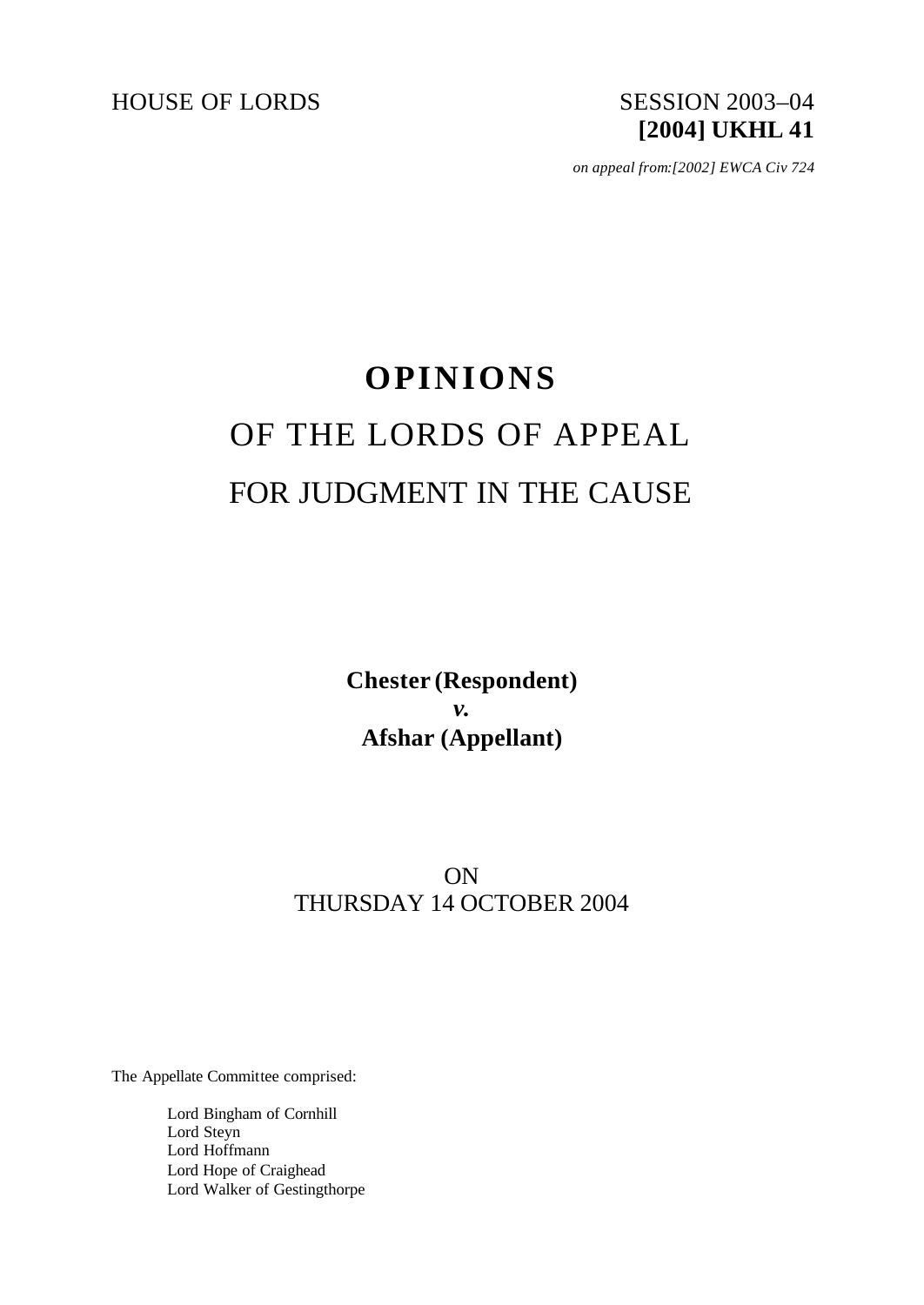#### **HOUSE OF LORDS**

## **OPINIONS OF THE LORDS OF APPEAL FOR JUDGMENT IN THE CAUSE**

#### **Chester (Respondent)** *v.* **Afshar (Appellant)**

#### **[2004] UKHL 41**

#### **LORD BINGHAM OF CORNHILL**

My Lords,

1. The central question in this appeal is whether the conventional approach to causation in negligence actions should be varied where the claim is based on a doctor's negligent failure to warn a patient of a small but unavoidable risk of surgery when, following surgery performed with due care and skill, such risk eventuates but it is not shown that, if duly warned, the patient would not have undergone surgery with the same small but unavoidable risk of mishap. Is it relevant to the outcome of the claim to decide whether, duly warned, the patient probably would or probably would not have consented to undergo the surgery in question?

2. I am indebted to my noble and learned friend Lord Hope of Craighead for his detailed account of the facts and the history of these proceedings, which I need not repeat.

3. For some six years beginning in 1988 the claimant, Miss Chester, suffered repeated episodes of low back pain. She was conservatively treated by Dr Wright, a consultant rheumatologist, who administered epidural and sclerosant injections. An MRI scan in 1992 showed evidence of disc protrusions. In 1994, on the eve of a professional trip abroad, Miss Chester suffered another episode of pain and disability: she could "hardly walk", and had reduced control of her bladder. Dr Wright gave another epidural injection, and Miss Chester was able to make the trip, using a wheelchair at Heathrow. But after the trip the pain returned. A further MRI scan revealed marked protrusion of discs into the spinal canal. After further conservative treatment which proved ineffective, Dr Wright referred Miss Chester to Mr Afshar, a distinguished consultant neurosurgeon with much experience of disc surgery, although Miss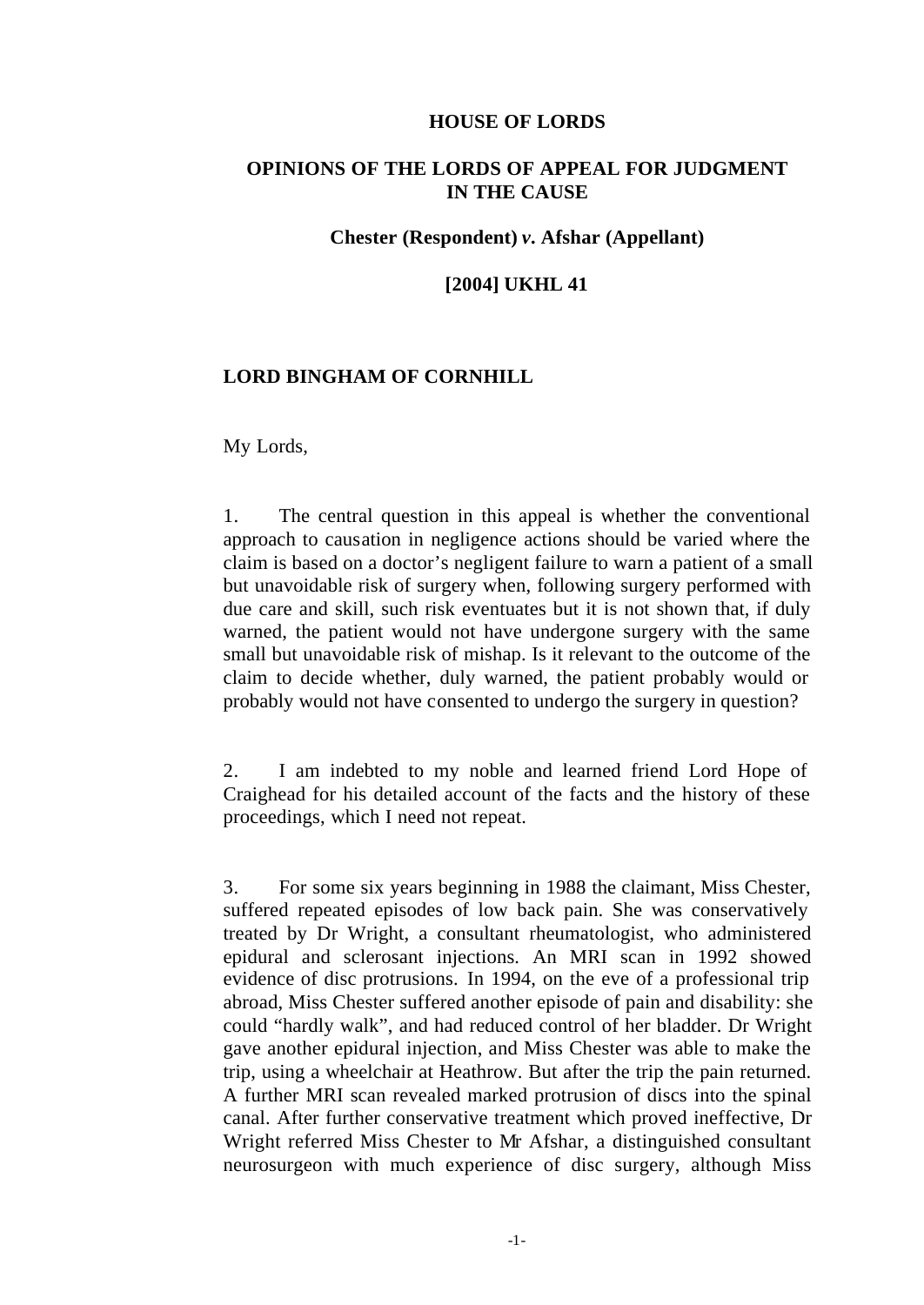Chester was understandably reluctant to undergo surgery if this could be avoided.

4. On accepting Miss Chester as a patient, Mr Afshar became subject to a legal as well as a professional duty to exercise reasonable care and skill in examining her; in assessing her case; and in advising on the need for surgery to alleviate her condition. If surgery was advised and accepted, he was bound to exercise reasonable care and skill in operating and in supervising her post-operatively. Mr Afshar did examine Miss Chester, did advise and did undertake surgery. All these duties Mr Afshar duly performed. Miss Chester contended at trial that Mr Afshar had performed the operation negligently, but the judge rejected this complaint and in the event the Court of Appeal was not asked to rule on that question.

5. Mr Afshar was however subject to a further, important, duty: to warn Miss Chester of a small (1%–2%) but unavoidable risk that the proposed operation, however expertly performed, might lead to a seriously adverse result, known in medical parlance as cauda equina syndrome. The existence of such a duty is not in doubt. Nor is its rationale: to enable adult patients of sound mind to make for themselves decisions intimately affecting their own lives and bodies. There was a conflict of evidence at trial on what was said by Mr Afshar about the risk of an adverse outcome, but the judge resolved this conflict against him, holding that he had not given the warning which he should have given, and the Court of Appeal did not give him leave to challenge that conclusion. So it must be accepted that Mr Afshar did not give Miss Chester the warning which he should have given of the small but unavoidable risk that surgery might not improve Miss Chester's condition but might affect it adversely. As it was, the surgery, although skilfully performed, led to her suffering the cauda equina syndrome.

6. Had the evidence entitled the judge to conclude, and had he concluded, that Miss Chester, if warned as she should have been, would probably not have agreed to surgery, she would on conventional principles have been entitled to recover damages. The measure of damages would have reflected the difference between Miss Chester's condition following surgery and the condition she would probably have been in without surgery, but there would have been no problem of causation. Had the warning been given, Miss Chester would (on such a finding) have acted differently, and her additional injury would be directly attributable to the absence of warning. The same would be true if the evidence had entitled the judge to conclude, and if he had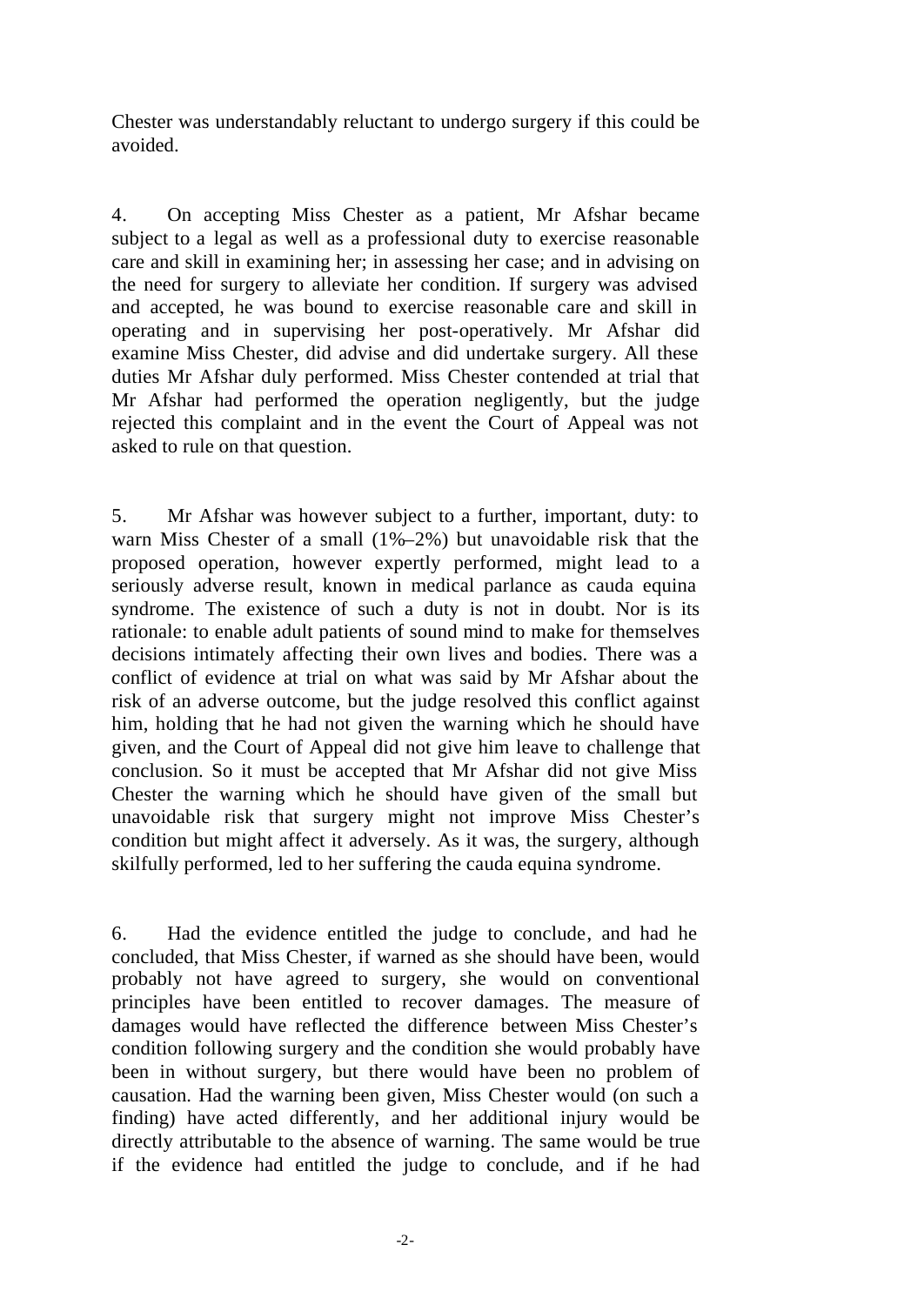concluded, that Miss Chester, if properly warned as she should have been, could and would have minimised the risk of surgery by entrusting herself to a different surgeon, or undergoing a different form of surgery, or (in another kind of case) losing weight or giving up smoking.

7. But the judge made none of these findings. He concluded that, if duly warned, Miss Chester would not have undergone surgery three days after her first consultation with Mr Afshar, but would, very understandably, have wished to discuss the matter with others and explore other options. But he did not find (and was not invited to find) that she would probably not have undergone the surgery or that there was any way of minimising the small degree of risk inherent in surgery. As my noble and learned friend Lord Hope observes in paragraph 61 of his opinion, the risk

"was also liable to occur at random, irrespective of the degree of care and skill with which the operation was conducted by the surgeon. This means that the risk would have been the same whenever and at whoever's hands she had the operation … it is difficult to say that his failure was the effective cause of the injury."

8. It is now, I think, generally accepted that the "but for" test does not provide a comprehensive or exclusive test of causation in the law of tort. Sometimes, if rarely, it yields too restrictive an answer, as in *Fairchild v Glenhaven Funeral Services Ltd* [2002] UKHL 22, [2003] 1 AC 32. More often, applied simply and mechanically, it gives too expansive an answer: "But for your negligent misdelivery of my luggage, I should not have had to defer my passage to New York and embark on *SS Titanic*". But, in the ordinary run of cases, satisfying the "but for" test is a necessary if not a sufficient condition of establishing causation. Here, in my opinion, it is not satisfied. Miss Chester has not established that but for the failure to warn she would not have undergone surgery. She has shown that but for the failure to warn she would not have consented to surgery on Monday 21 November 1994. But the timing of the operation is irrelevant to the injury she suffered, for which she claims to be compensated. That injury would have been as liable to occur whenever the surgery was performed and whoever performed it.

9. Thus the question arises whether Miss Chester should be entitled to recover even though she cannot show that the negligence proved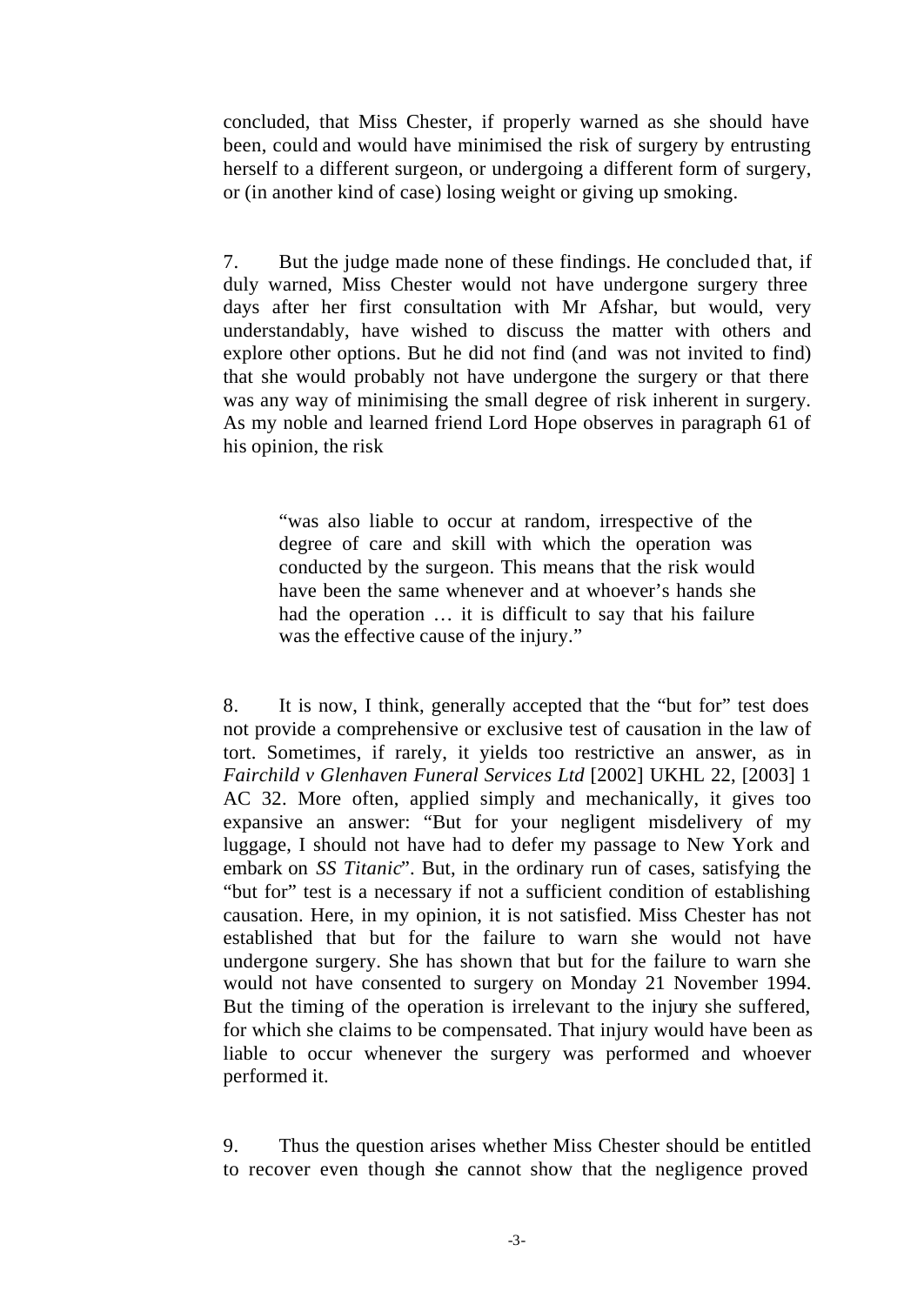against Mr Afshar was, in any ordinary sense, a cause of her loss. I am of course impressed by the weight and distinction of the academic opinion supporting the decisions of the judge and the Court of Appeal in this case. But if failure to warn and the occurrence of injury which should have been the subject of the warning are, without more, enough to found a successful claim, the claimant would presumably succeed even in a case like *Smith v Barking, Havering and Brentwood Health Authority* [1994] 5 Med LR 285, where it is found on the balance of probabilities that the claimant would have consented to the operation even if properly advised. That seems to me, with respect to those who hold otherwise, to be a substantial and unjustified departure from sound and established principle. It is trite law that damage is the gist of the action in the tort of negligence. It is not suggested that it makes any difference whether a claim such as the present is framed in tort or in contract. A claimant is entitled to be compensated for the damage which the negligence of another has caused to him or her. A defendant is bound to compensate the claimant for the damage which his or her negligence has caused the claimant. But the corollaries are also true: a claimant is not entitled to be compensated, and a defendant is not bound to compensate the claimant, for damage not caused by the negligence complained of. The patient's right to be appropriately warned is an important right, which few doctors in the current legal and social climate would consciously or deliberately violate. I do not for my part think that the law should seek to reinforce that right by providing for the payment of potentially very large damages by a defendant whose violation of that right is not shown to have worsened the physical condition of the claimant. I would respectfully adopt the reasoning of McHugh J in his dissenting judgment in *Chappel v Hart* (1998) 195 CLR 232.

10. For these reasons, and also those given by my noble and learned friend Lord Hoffmann, I would allow this appeal.

## **LORD STEYN**

My Lords,

11. The facts of this case can be simplified. The claimant suffered from low back pain. A neurosurgeon advised her to undergo an elective lumbar surgical procedure. The procedure entails a 1%-2% chance of serious neurological damage arising from the operation. The claimant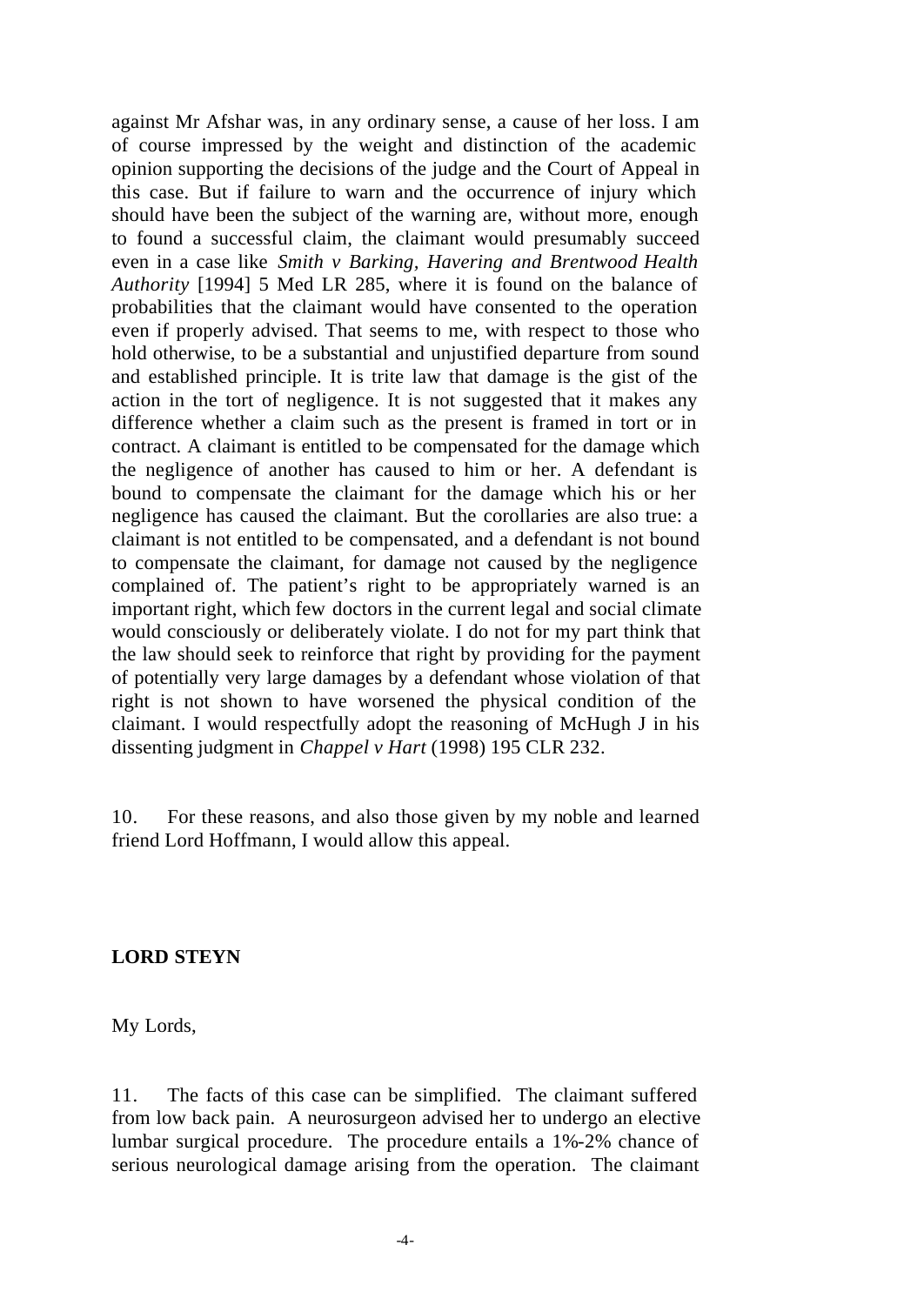was entitled to be informed of this fact. In breach of the common law duty of care the surgeon failed to inform the claimant of the risk. The claimant reluctantly agreed to the operation. Three days after her consultation with the surgeon the claimant underwent the surgery. The claimant sustained serious neurological damage. In the result the very injury about which she should have been warned occurred. The surgeon had not been negligent in performing the operation: he did not increase the risks inherent in the surgery. On the other hand, if the claimant had been warned she would not have agreed to the operation. Instead she would have sought further advice on alternatives. The judge found that if the claimant had been properly warned the operation would not have taken place when it did, if at all. The judge was unable to find whether if the claimant had been duly warned she would with the benefit of further medical advice have given or refused consent to surgery. What is clear is that if she had agreed to surgery at a subsequent date, the risk attendant upon it would have been the same, ie 1%-2%. It is therefore improbable that she would have sustained neurological damage.

12. On these facts the judge found that the claimant had established a causal link between the breach and the injury she had sustained and held that the defendant was liable in damages. In a detailed and careful judgment the Court of Appeal (Hale LJ, Sir Christopher Slade and Sir Denis Henry) upheld the conclusion of the judge: *Chester v Afshar* [2002] EWCA Civ 724; [2003] QB 356.

13. Counsel for the surgeon submitted that it is contrary to general principles of tort law to award damages when a defendant's wrong has not been proved to have increased the claimant's exposure to risk. He argued that in order to establish causation in a case of a surgeon's failure to warn a patient of a significant risk of injury, the patient must prove both that she would not have consented to run the relevant risk then and there, and that she would not, ultimately, have consented to run the relevant risk. The only qualification was the case where a claimant could prove an accelerated onset of injury. That the claimant could not do on the facts of the case. On analysis it was an all or nothing case. Counsel said that the injury that the claimant sustained was just a coincidence, a piece of abominable bad luck, like lightning striking a person. This was a powerful argument and persuasively presented.

14. The legal context requires consideration of a number of other relevant factors. First, the nature of the correlative rights and duties of the patient and surgeon must be kept in mind. The starting point is that every individual of adult years and sound mind has a right to decide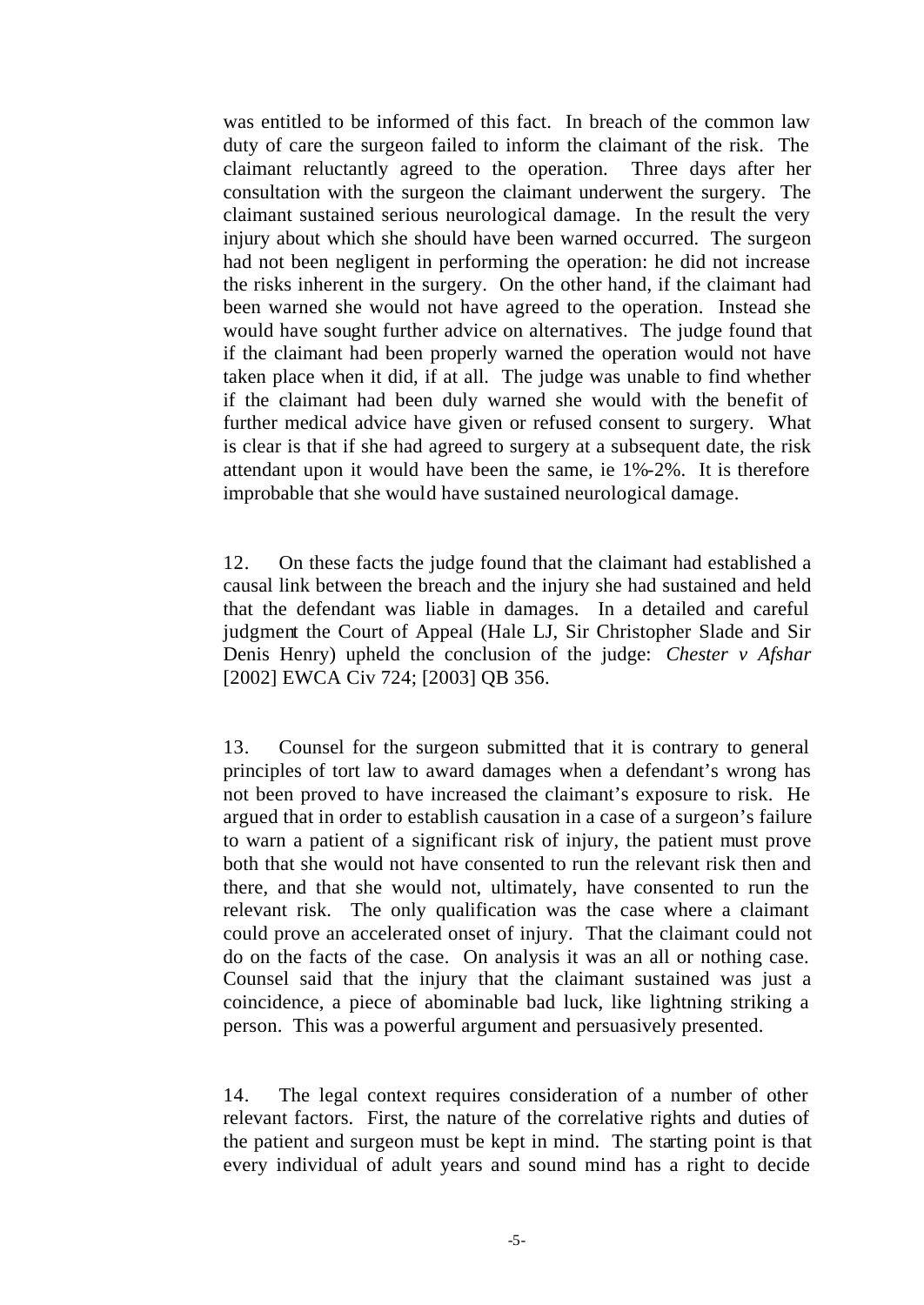what may or may not be done with his or her body. Individuals have a right to make important medical decisions affecting their lives for themselves: they have the right to make decisions which doctors regard as ill advised. Surgery performed without the informed consent of the patient is unlawful. The court is the final arbiter of what constitutes informed consent. Usually, informed consent will presuppose a general warning by the surgeon of a significant risk of the surgery.

15. In the case before the House a single cause of action is under consideration, viz the tort of negligence. How a surgeon's duty to warn a patient of a serious risk of injury fits into the tort of negligence was explained by Lord Woolf MR, with the agreement of Roch and Mummery LJJ, in *Pearce v United Bristol Healthcare NHS Trust* [1999] PIQR P53. After reviewing a trilogy of decisions in *Bolam v Friern Hospital Management Committee* [1957] 1 WLR 582; *Sidaway v Board of Governors of the Bethlem Royal Hospital and the Maudsley Hospital*  [1985] AC 871 and *Bolitho v City and Hackney Health Authority* [1998] AC 232, Lord Woolf observed, at P59:

"In a case where it is being alleged that a plaintiff has been deprived of the opportunity to make a proper decision as to what course he or she should take in relation to treatment, it seems to me to be the law, as indicated in the cases to which I have just referred, that if there is a significant risk which would affect the judgment of a reasonable patient, then in the normal course it is the responsibility of a doctor to inform the patient of that significant risk, if the information is needed so that the patient can determine for him or herself as to what course he or she should adopt."

16. A surgeon owes a legal duty to a patient to warn him or her in general terms of possible serious risks involved in the procedure. The only qualification is that there may be wholly exceptional cases where objectively in the best interests of the patient the surgeon may be excused from giving a warning. This is, however, irrelevant in the present case. In modern law medical paternalism no longer rules and a patient has a prima facie right to be informed by a surgeon of a small, but well established, risk of serious injury as a result of surgery.

17. Secondly, not all rights are equally important. But a patient's right to an appropriate warning from a surgeon when faced with surgery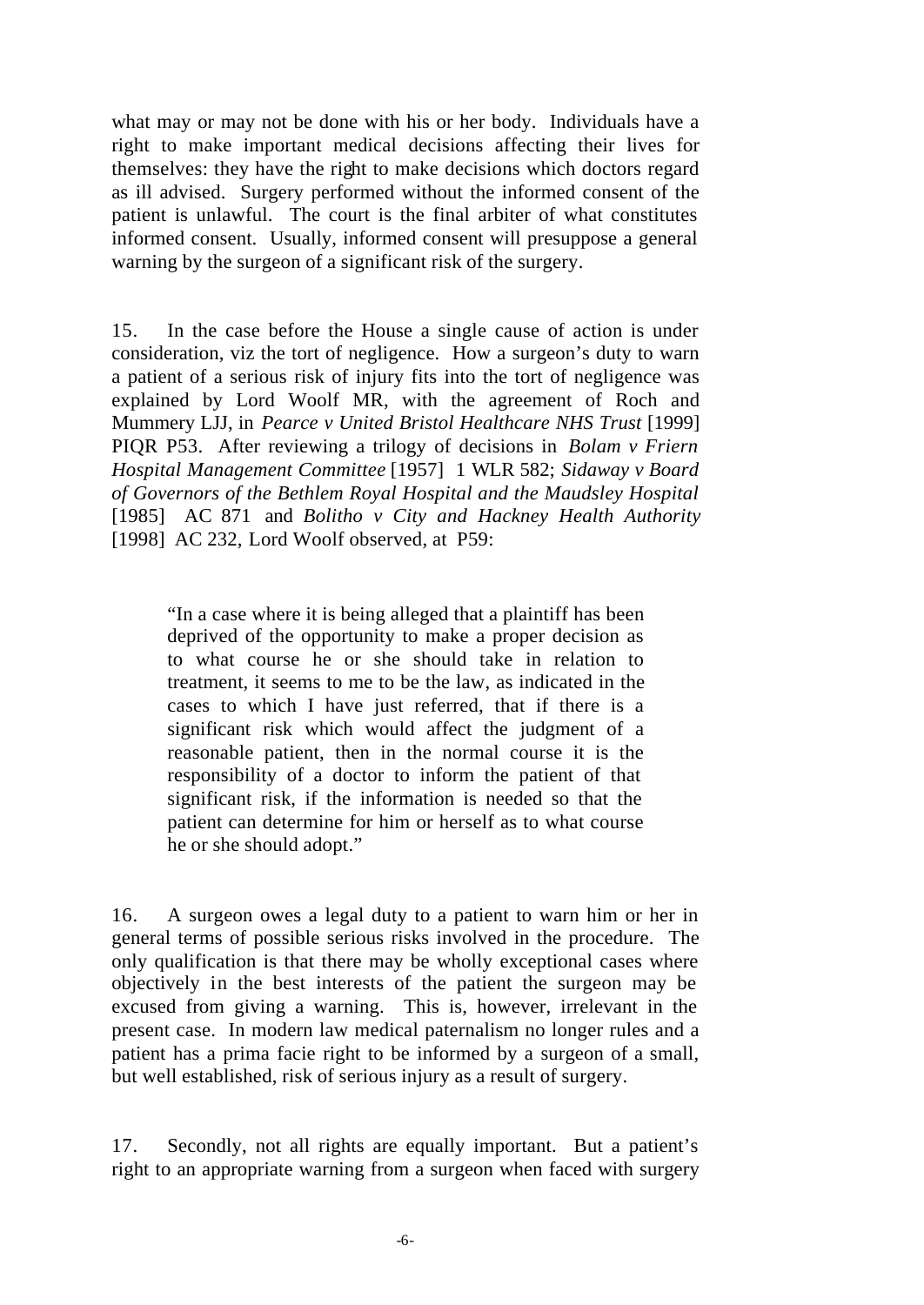ought normatively to be regarded as an important right which must be given effective protection whenever possible.

18. Thirdly, in the context of attributing legal responsibility, it is necessary to identify precisely the protected legal interests at stake. A rule requiring a doctor to abstain from performing an operation without the informed consent of a patient serves two purposes. It tends to avoid the occurrence of the particular physical injury the risk of which a patient is not prepared to accept. It also ensures that due respect is given to the autonomy and dignity of each patient. Professor Ronald Dworkin (*Life's Dominion: An Argument about Abortion and Euthanasia,* 1993) explained these concepts at p 224:

"The most plausible [account] emphasizes the integrity rather than the welfare of the choosing agent; the value of autonomy, on this view, derives from the capacity it protects: the capacity to express one's own character – values, commitments, convictions, and critical as well as experiential interests – in the life one leads. Recognizing an individual right of autonomy makes self-creation possible. It allows each of us to be responsible for shaping our lives according to our own coherent or incoherent – but, in any case, distinctive – personality. It allows us to lead our lives rather than be led along them, so that each of us can be, to the extent a scheme of rights can make this possible, what we have made of ourselves. We allow someone to choose death over radical amputation or a blood transfusion, if that is his informed wish, because we acknowledge his right to a life structured by his own values."

19. Fourthly, it is a distinctive feature of the present case that but for the surgeon's negligent failure to warn the claimant of the small risk of serious injury the actual injury wo uld not have occurred when it did and the chance of it occurring on a subsequent occasion was very small. It could therefore be said that the breach of the surgeon resulted in the very injury about which the claimant was entitled to be warned.

20. These factors must be considered in combination. But they must also be weighed against the undesirability of departing from established principles of causation, except for good reasons. The collision of competing ideas poses a difficult question of law.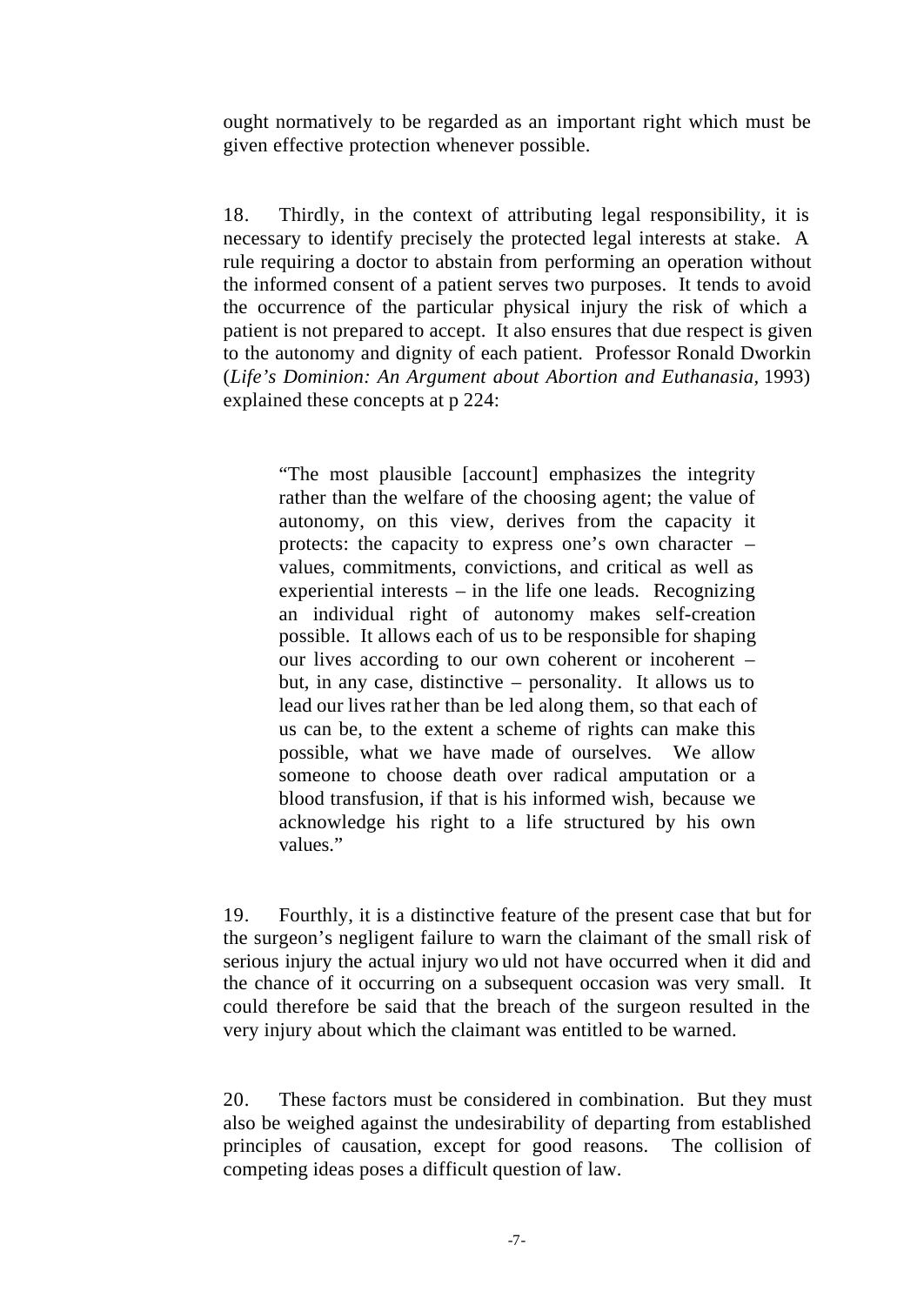21. That such problems do not necessarily have a single right answer is illustrated by the judgment of the Australian High Court in *Chappel v Hart* (1998) 195 CLR 232. A surgeon failed to warn a patient of a small risk of an operation. She underwent the operation. In the result the very injury of which she should have been warned took place. As in the present case the position was that the patient would not have had the operation at the time and place when she did. If the patient had the operation on a subsequent occasion, the outcome would probably have been uneventful. On these facts the court decided by a majority of three (Gaudron, Gummow and Kirby JJ) to two (McHugh and Hayne JJ) that the patient was entitled to recover substantial damages from the surgeon for the physical injuries suffered as a result of the operation performed on her. The judgments are illuminating. For my part I found the dissenting judgment of McHugh J particularly powerful, and rightly counsel for the surgeon relied heavily on it. *Chappel v Hart* mirrors the issues and arguments in the present case. It will not serve any useful purpose to cite at length from the judgments. I also do not think a process of counting heads in a case such as *Chappel v Hart* is a particularly helpful exercise in regard to the issue before the House. At the very least, however, this Australian case reveals two fundamentally different approaches, the one favouring firm adherence to traditionalist causation techniques and the other a greater emphasis on policy and corrective justice.

22. The House was referred to a valuable body of academic literature which discusses problems such as arose in *Chappel v Hart*, and in the present case, in some detail. Not surprisingly, the authors approach the matter from slightly different angles. It is, however, fair to say that there is general support for the majority decision in *Chappel v Hart*, and for the view which prevailed in the Court of Appeal in the present case: see Cane, "A Warning about Causation" (1999) 115 LQR 21; Grubb, "Clinical Negligence: Informed Consent and Causation" (2002) 10 Med LRev 322; Honoré, "Medical non-disclosure: causation and risk: *Chappel v Hart*" (1999) 7 Torts LJ 1; Jones, 'But for' causation in actions for non-disclosure of risk", (2002) 18 PN 192; Stapleton, "Cause-in-Fact and Scope of Liability for Consequences" (2003) 119 LQR 388; Stauch, "Taking the Consequences for Failure to Warn of Medical Risks" (2000) 63 MLR 261. The case note by the co-author of the seminal treatise on causation is particularly interesting. Professor Honoré said, at p 8:

"Does it follow that Mrs Hart should not recover ? Or is this a case where courts are entitled to see to it that justice is done despite the absence of causal connection? I think it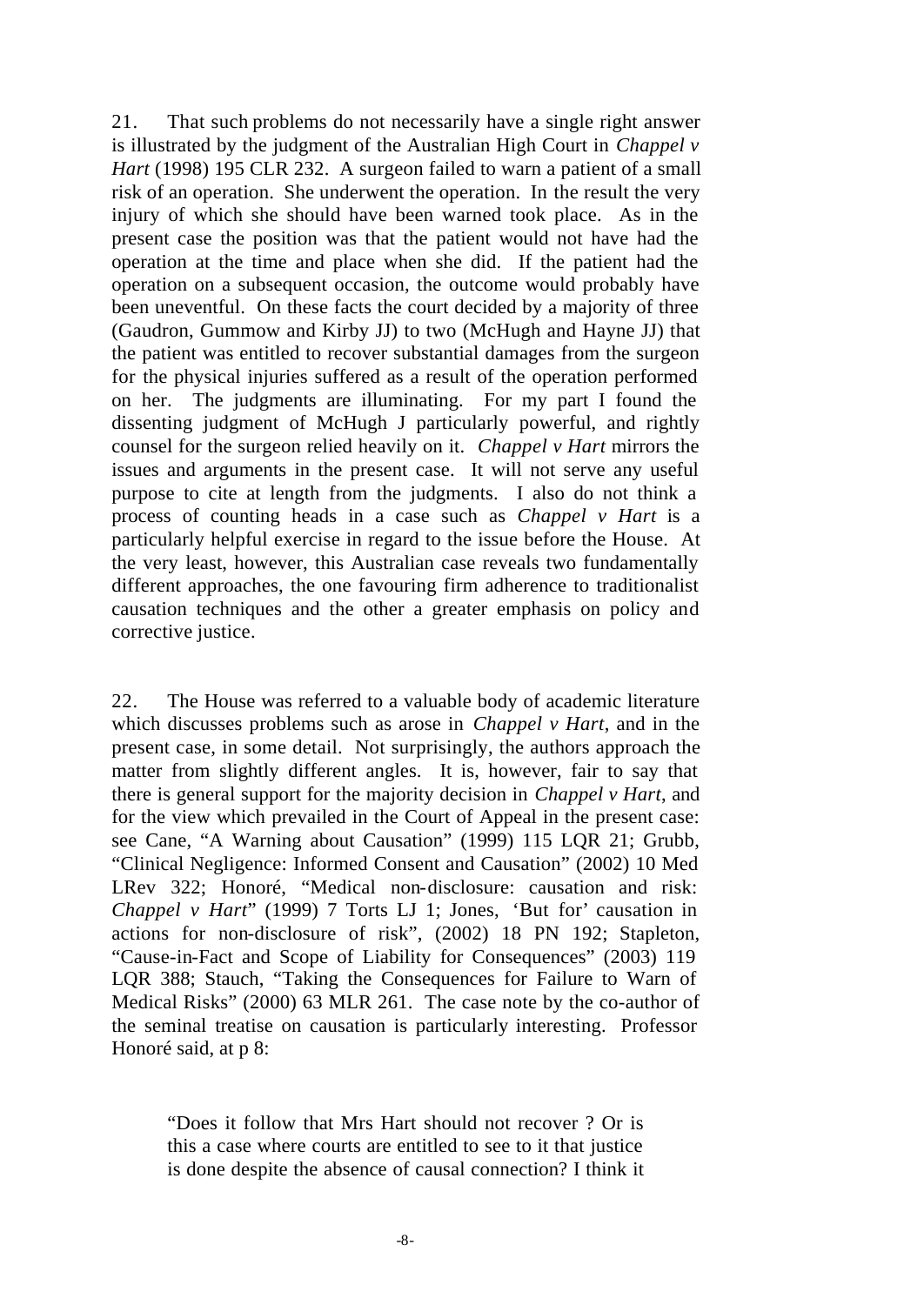is the latter and for the following reason. The duty of a surgeon to warn of the dangers inherent in an operation is intended to help minimise the risk to the patient. But it is also intended to enable the patient to make an informed choice whether to undergo the treatment recommended and, if so, at whose hands and when. Dr Chappel violated Mrs Hart's right to choose for herself, even if he did not increase the risk to her. Judges should vindicate rights that have been violated if they can do so consistently with the authority of statutes and decided cases. In this case the High Court did just this, in effect by making Dr Chappel, when he operated on Mrs Hart, strictly liable for any injury he might cause of the type against which he should have warned her. For Dr Chappel *did* cause the harm that Mrs Hart suffered, though not by the advice he failed to give her. He did so by operating on her and, though he operated with due care, he slit open her oesophagus with disastrous consequences. Morally he was responsible for the outcome of what he did. … All the High Court has therefore done is to give legal sanction to an underlying moral responsibility for causing injury of the very sort against the risk of which the defendant should have warned her.

Do the courts have power in certain cases to override causal considerations in order to vindicate a plaintiff's rights? I believe they do though the right must be exercised with great caution."

In my view Professor Honoré was right to face up to the fact that *Chappel v Hart –* and therefore the present case – cannot neatly be accommodated within conventional causation principles. But he was also right to say that policy and corrective justice pull powerfully in favour of vindicating the patient's right to know.

23. It is true that there is no direct English authority permitting a modification of the approach to the proof of causation in a case such as the present. On the other hand, there is the analogy of *Fairchild v Glenhaven Funeral Services Ltd* [2003] 1 AC 32 which reveals a principled approach to such a problem. The facts were that claimants had developed mesothelioma after exposure to asbestos dust while employed by different and entirely separate employers. Breach of duty was established against all the employers. But on a balance of probabilities the employees could not prove the onset of the disease due to any particular or cumulative exposure. Given that each employer's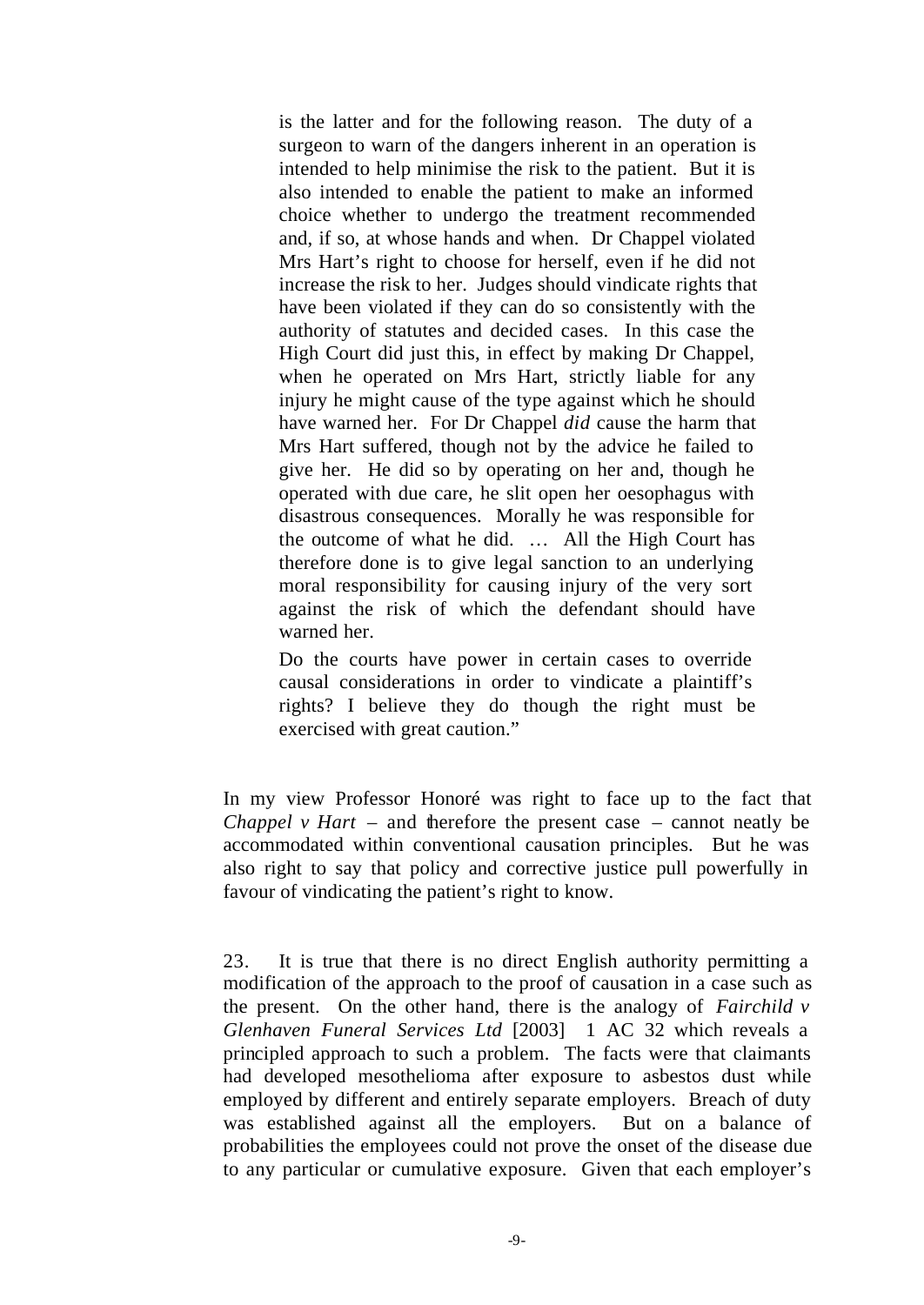wrongdoing had materially increased the risk of contracting the disease, the House of Lords held that a modified approach to proof of causation was justified. Lord Bingham of Cornhill ended his opinion by observing (para 35, p 68) "I prefer to recognise that the ordinary approach to proof of causation is varied than to resort to the drawing of legal inferences inconsistent with the proven facts." Similarly, Lord Nicholls of Birkenhead expressly proceeded on the basis that the ordinary "but for" standard of causation was not satisfied. He said (para 45, p 71) that "Instead the court is applying a different and less stringent test". Relying on "the justice and the policy of common law and statute", Lord Hoffmann arrived at the same conclusion: para 63, p 75. Relying on policy reasons Lord Rodger of Earlsferry concluded that on policy grounds a lower threshold test was justified: para 168, p 118. The *Fairchild* case is, of course, very different from the facts of the present case. A modification of causation principles as was made in *Fairchild* will always be exceptional. But it cannot be restricted to the particular facts of *Fairchild.* Lord Bingham of Cornhill observed in *Fairchild* that "It would be unrealistic to suppose that the principle here affirmed will not over time be the subject of incremental and analogical development": para 34, p 68. At the very least *Fairchild* shows that where justice and policy *demand* it a modification of causation principles is not beyond the wit of a modern court.

24. Standing back from the detailed arguments, I have come to the conclusion that, as a result of the surgeon's failure to warn the patient, she cannot be said to have given informed consent to the surgery in the full legal sense. Her right of autonomy and dignity can and ought to be vindicated by a narrow and modest departure from traditional causation principles.

25. On a broader basis I am glad to have arrived at the conclusion that the claimant is entitled in law to succeed. This result is in accord with one of the most basic aspirations of the law, namely to right wrongs. Moreover, the decision announced by the House today reflects the reasonable expectations of the public in contemporary society.

26. The result ought to come as no surprise to the medical profession which has to its credit subscribed to the fundamental importance of a surgeon's duty to warn a patient in general terms of significant risks: Royal College of Surgeons: "Good Surgical Practice" (2002) chap 4, guidelines on consent.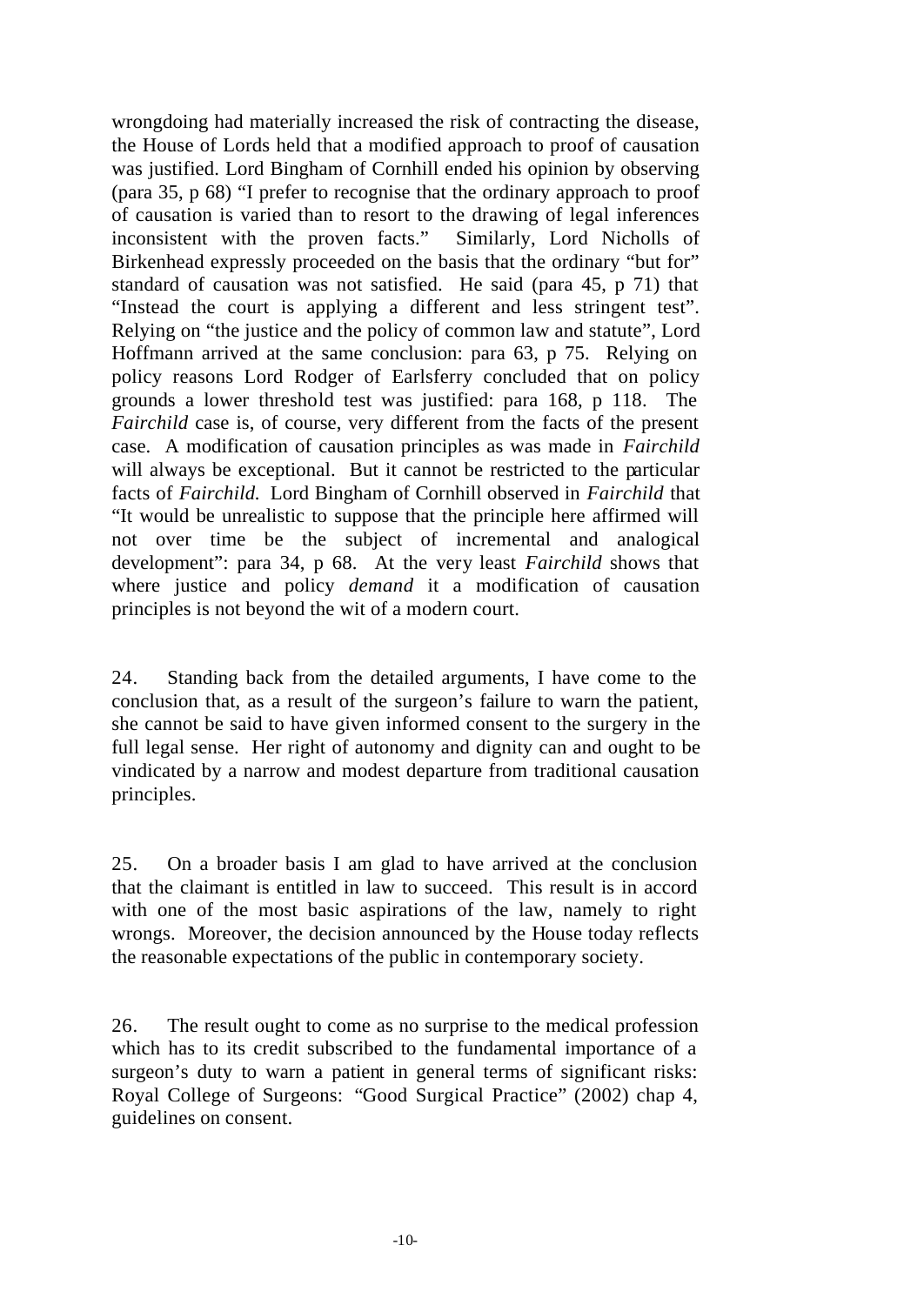27. For these reasons as well as the reasons given by my noble and learned friends Lord Hope of Craighead and Lord Walker of Gestingthorpe I would dismiss the appeal.

## **LORD HOFFMANN**

My Lords,

28. The purpose of a duty to warn someone against the risk involved in what he proposes to do, or allow to be done to him, is to give him the opportunity to avoid or reduce that risk. If he would have been unable or unwilling to take that opportunity and the risk eventuates, the failure to warn has not caused the damage. It would have happened anyway.

29. The burden is on a claimant to prove that the defendant's breach of duty caused him damage. Where the breach of duty is a failure to warn of a risk, he must prove that he would have taken the opportunity to avoid or reduce that risk. In the context of the present case, that means proving that she would not have had the operation.

30. The judge made no finding that she would not have had the operation. He was not invited by the claimant to make such a finding. The claimant argued that as a matter of law it was sufficient that she would not have had the operation at that time or by that surgeon, even though the evidence was that the risk could have been precisely the same if she had it at another time or by another surgeon. A similar argument has been advanced before this House.

31. In my opinion this argument is about as logical as saying that if one had been told, on entering a casino, that the odds on No 7 coming up at roulette were only 1 in 37, one would have gone away and come back next week or gone to a different casino. The question is whether one would have taken the opportunity to avoid or reduce the risk, not whether one would have changed the scenario in some irrelevant detail. The judge found as a fact that the risk would have been precisely the same whether it was done then or later or by that competent surgeon or by another.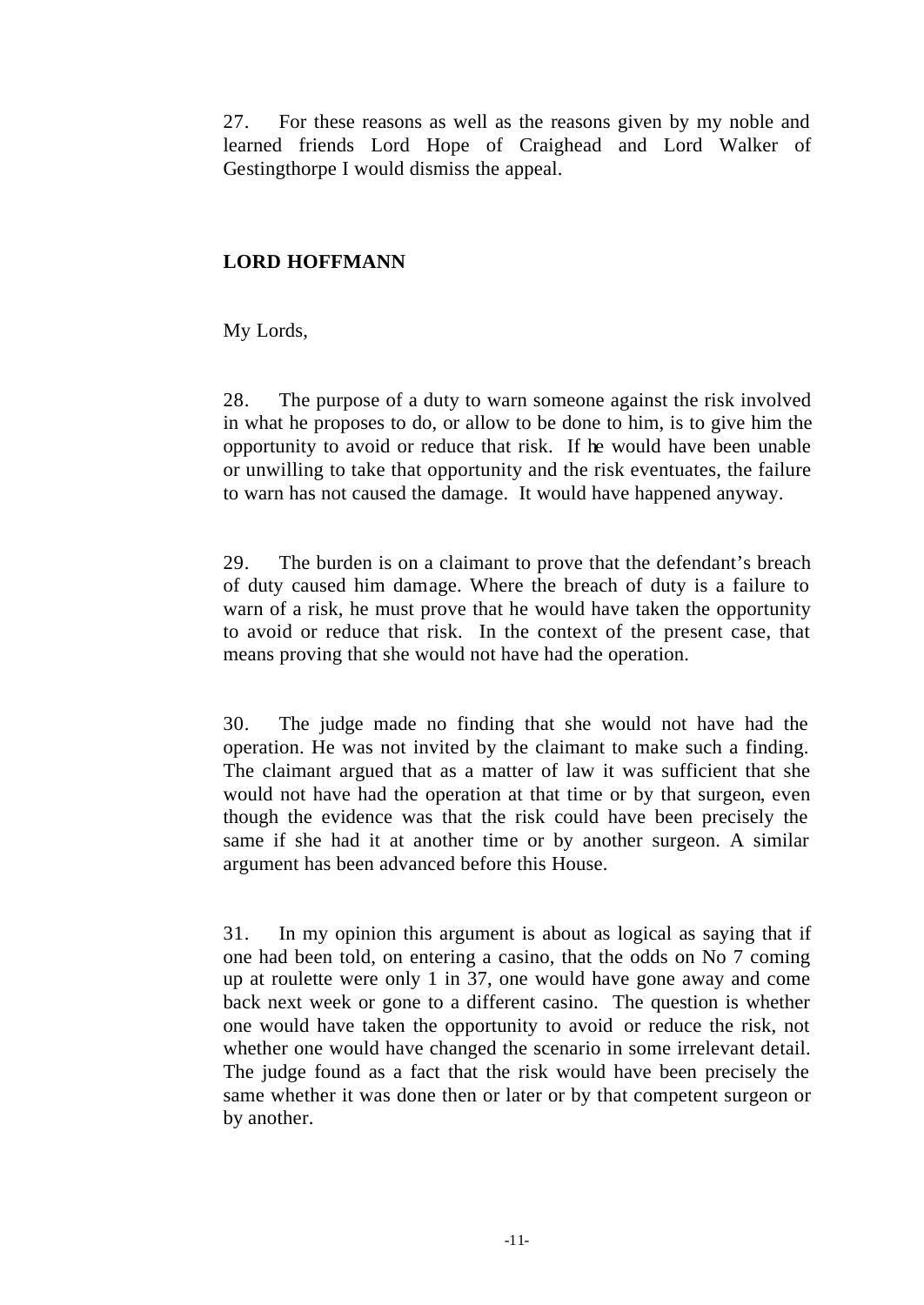32. It follows that the claimant failed to prove that the defendant's breach of duty caused her loss. On ordinary principles of tort law, the defendant is not liable. The remaining question is whether a special rule should be created by which doctors who fail to warn patients of risks should be made insurers against those risks.

33. The argument for such a rule is that it vindicates the patient's right to choose for herself. Even though the failure to warn did not cause the patient any damage, it was an affront to her personality and leaves her feeling aggrieved.

34. I can see that there might be a case for a modest solatium in such cases. But the risks which may eventuate will vary greatly in severity and I think there would be great difficulty in fixing a suitable figure. In any case, the cost of litigation over such cases would make the law of torts an unsuitable vehicle for distributing the modest compensation which might be payable.

35. Nor do I agree with Professor Honoré's moral argument for making the doctor an insurer, namely that his act caused the damage. That argument seems to me to prove both too much and too little. Too much, because it is an argument for making a doctor the insurer of any damage which he causes, whether the patient knew of the risk or not. Too little, because it would excuse the doctor in a case in which he had a duty to warn but the actual operation was perfectly properly performed by someone else, for example, by his registrar.

36. For these reasons and those given by my noble and learned friend Lord Bingham of Cornhill, I would allow the appeal and dismiss the action.

## **LORD HOPE OF CRAIGHEAD**

My Lords,

37. The appellant, Mr Fari Afshar, is an eminent consultant neurosurgeon. He carries on his practice both under the National Health Service and privately. The respondent, Miss Carole Chester, was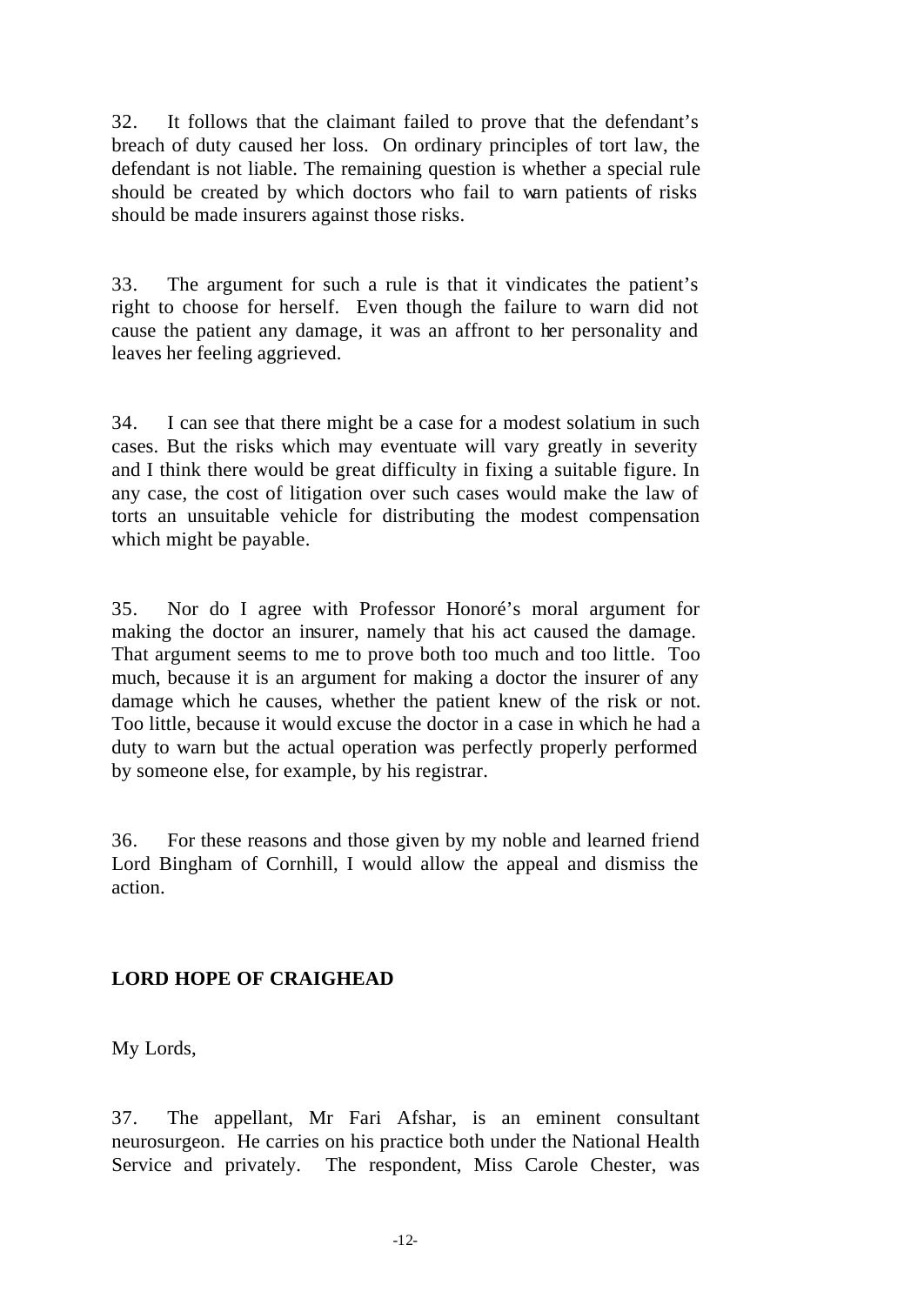formerly a working journalist specialising in travel writing. On 18 November 1994 she attended a consultation with Mr Afshar as a private patient in his consulting rooms in Harley Street. She had suffered for several years from back pain and had been referred to him by another medical practitioner with a view to surgery. Three days later, on 21 November 1994, Mr Afshar conducted an operation on Miss Chester's back, with her consent. It resulted in significant nerve damage and left her partially paralysed.

38. Miss Chester's case that the operation was performed negligently was rejected by the trial judge (Judge Robert Taylor). He held that she had failed to establish that Mr Afshar was in any way negligent in his conduct of her surgery. But Miss Chester also claimed that Mr Afshar failed to advise her of the risks that were inherent in the operation and that this breach of duty too entitled her to damages. The trial judge found that the injury which she had sustained during surgery was caused by Mr Afshar's negligence in failing adequately to advise her of the risks of surgery and that on this ground she had established liability. The Court of Appeal (Hale LJ, Sir Christopher Slade and Sir Denis Henry) dismissed Mr Afshar's appeal against this finding by the trial judge: [2002] EWCA Civ 724; [2003] QB 356.

39. The issue of law of general public importance which has brought this case before your Lordships rests upon two findings of fact by the trial judge. The first is his finding that Miss Chester was not told preoperatively of the risk of nerve damage possibly resulting in paralysis. Mr Afshar said that, while he could not remember verbatim what he said to her, he thought that he spent a good deal of time spelling out what the risks were. But the trial judge was satisfied that she was not given adequate or proper advice about the risk of nerve damage possibly resulting in paralysis and that, despite her requests for information about such risks, she was given to understand in effect that there were none. He found that in this respect Mr Afshar was negligent under the principle which was established in *Bolam v Friern Hospital Management Committee* [1957] 1 WLR 582. The second was his finding that, if she had known of the actual risks of the proposed surgery, Miss Chester would not have consented to the operation taking place on 21 November 1994 and that before deciding what to do she would have sought a second, or possibly, a third opinion.

40. The question of law which arises from these findings is whether it was sufficient for Miss Chester to prove that, if properly warned, she would not have consented to the operation which was in fact performed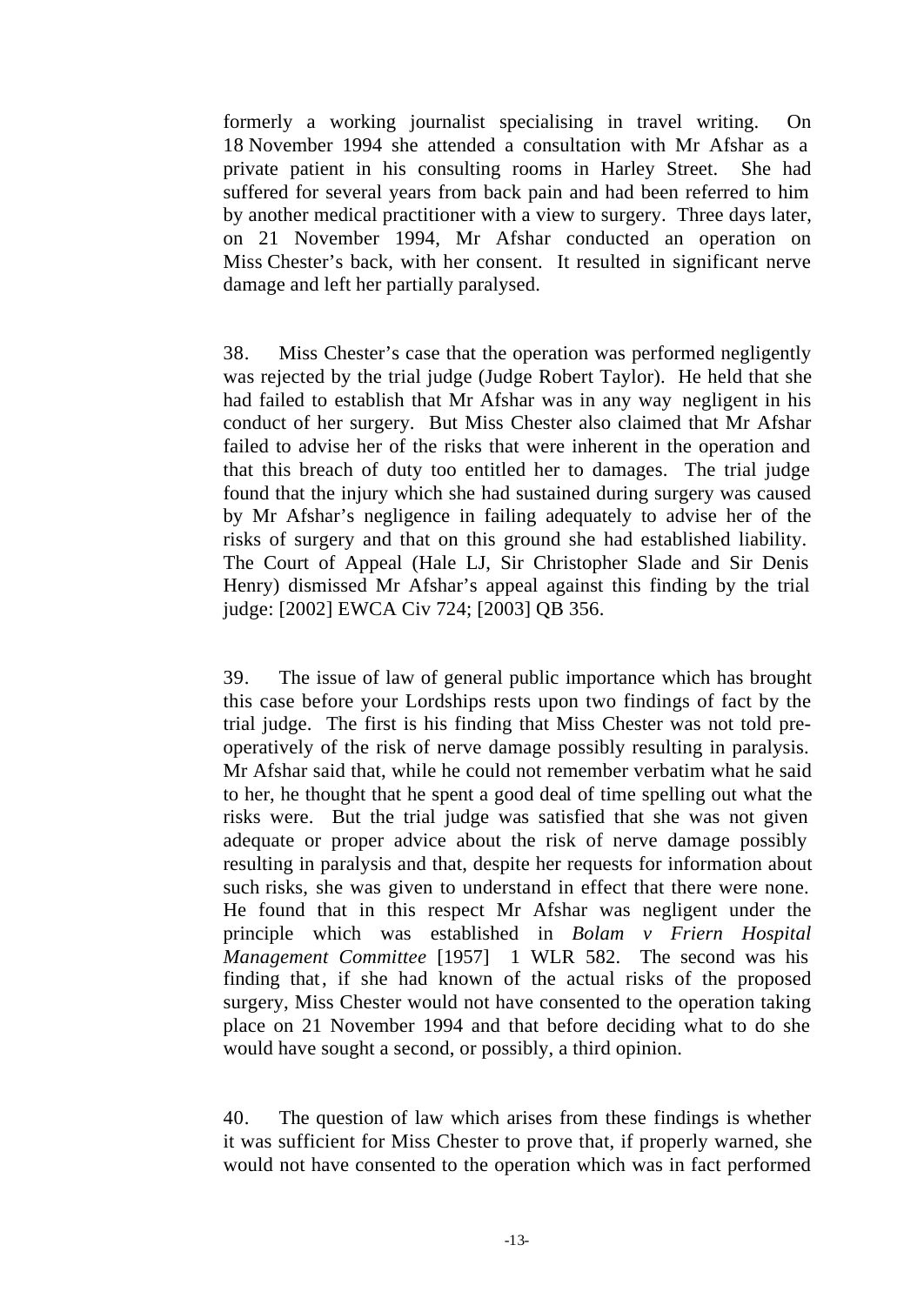and which resulted in the injury, or whether it was necessary for her to prove also that she would never have had that operation. The issue is essentially one of causation. It is not disputed that the failure to warn could be said to have caused the injury if Miss Chester's position had been that she would never have undertaken the operation at all if that warning had been given. But, as the trial judge observed, it was one of the signs of her truthfulness that Miss Chester did not attempt to go that far, as she had never claimed that, if adequately advised of the risks, she would never at any time have consented to surgery. Can it then be said on these facts that the test for causation is satisfied?

#### *The facts*

41. Miss Chester had been referred to Mr Afshar by a consultant rheumatologist, Dr Wright. He had been treating her for back trouble since 1988. His approach had been to treat it conservatively. This treatment had included a series of injections, but the pain and backache were not permanently relieved by them. In 1992 she had a MRI scan of her lumbar spine. It showed that there was an element of congenital stenosis between L2 and L5 and that there were degenerative changes and some fairly marked instances of disc protusion in this area. In September 1994 she had a recurrence of her back trouble, following which she had a second MRI scan in October 1994. This showed that her condition had worsened since 1992. She now had a very substantial central-lateral variation at L2/3 and central canal stenosis at L3 and L4/L5. Dr Wright advised Miss Chester that in the light of this report the time had come for her to consider surgery. She told him that she wished to avoid this if at all possible, as she had a general aversion to surgery. He agreed to treat her condition once again by injection, but this effected no clear improvement. So he repeated his advice about surgery. He mentioned Mr Afshar as one of the surgeons to whom she might go for this.

42. Miss Chester said that she did not know when she went to see Mr Afshar on 18 November 1994 that only surgery was going to help her. She was looking for advice from him, not only about surgery but also as to whether any alternatives to surgery were possible. Dr Wright had mentioned in his letter of referral, at her request, that she was anxious to avoid surgery if possible, so there is no doubt that Mr Afshar was aware of this. He examined her for about 15 minutes and then spent about 30 minutes in conversation and discussion with her. He advised her that three intravertebral discs were the cause of her trouble and that they should be removed surgically.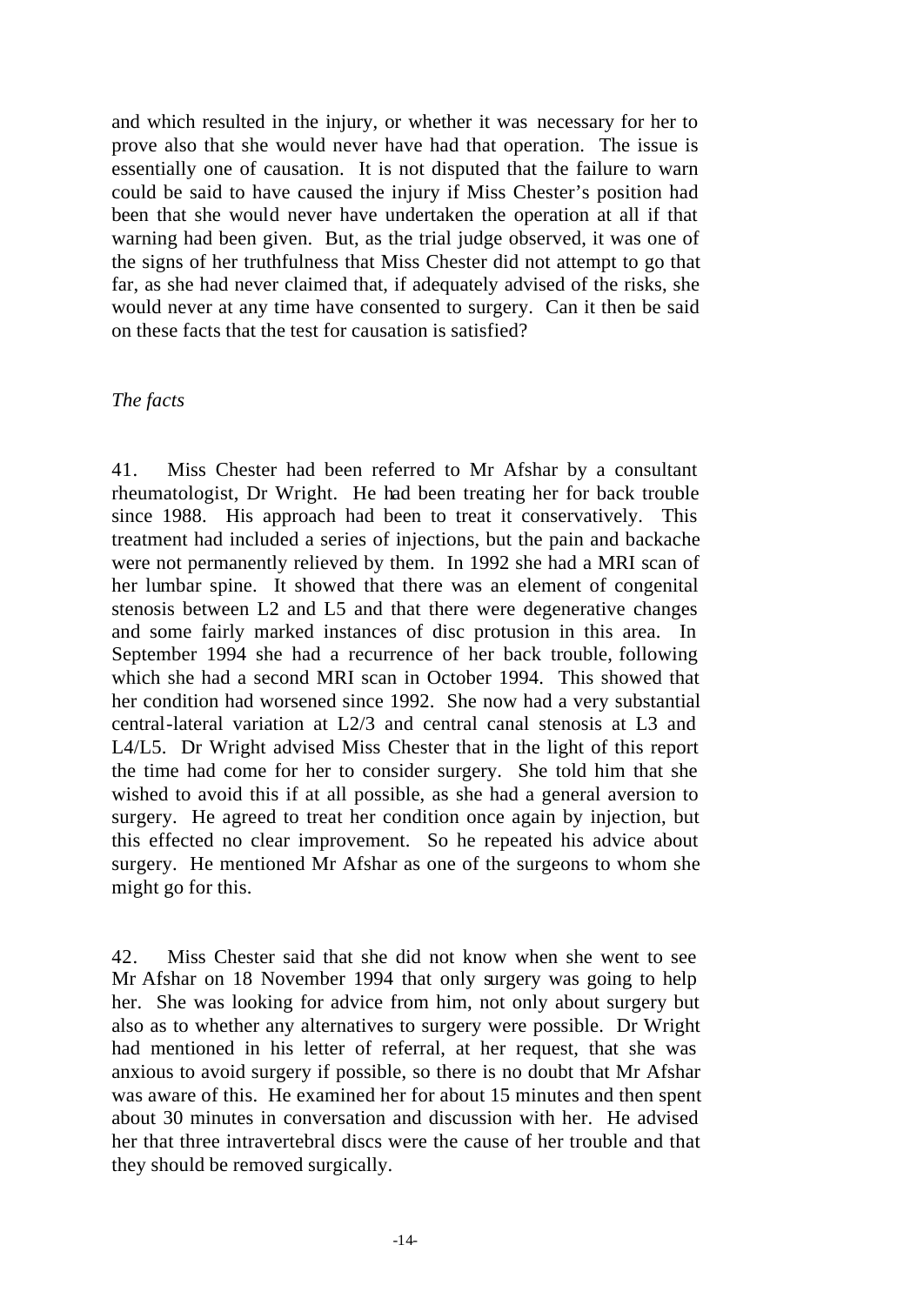43. There was a conflict of evidence as to the detail of their conversation. Mr Afshar said that he discussed with Miss Chester the outcomes of having surgery and not having surgery, that he showed her where the disc was and what it was doing to the nerve roots and why he recommended surgery. He said that he explained that there was a small risk of disturbance to the cauda equina nerve root which could mean sensory disturbance leading to reduction in power in her legs and alterations in touch, temperature and position sense. Cauda equina syndrome can lead, at one end of the spectrum, to minor disturbance of nerve roots or, at the other end, to paralysis. He said that he thought that he told her about these risks and the problems which she would experience if she did not have surgery.

44. Miss Chester's account, which was the version which the trial judge accepted, was that she told Mr Afshar that she had heard a lot of horror stories about surgery and that she wanted to know about the risks, but that none of this was explained to her. She did not mention paralysis specifically as one of the risks that she wanted to be told about, and this was not mentioned as a risk of surgery by Mr Asfar. The reply which she got from him, as a throw away line, was that he had not crippled anybody yet. She agreed to the surgery because he made it all sound so simple. She said if she had been told of the risks as she now knew them to be she would not have had the operation the next Monday. She would have spoken to various journalist friends as to who to go and see, would have spoken also to the BMA and would have wanted at least two further opinions as to whether an operation was necessary.

45. The operation to which Miss Chester gave her consent was carried out by Mr Afshar on Monday 21 November 1994. It involved a microdiscectomy at all three disc levels, and it lasted just under two hours. There was no complication during the operation. When it was over Mr Afshar was satisfied that his objectives had been fully met by the techniques which he used. But as soon as Miss Chester recovered consciousness it was found that she had suffered both motor and sensory impairment below the level of L2. After an hour she had developed some knee extension and flexion and sensation to pain. But there was no real improvement of limb function, so Mr Afshar arranged for an urgent MRI scan which suggested that there was still some compression at the L2/L3 level.

46. In the light of this finding Mr Afshar embarked on a second operation shortly after midnight on 22 November 1994. On this occasion he carried out a laminectomy. This meant that he was able to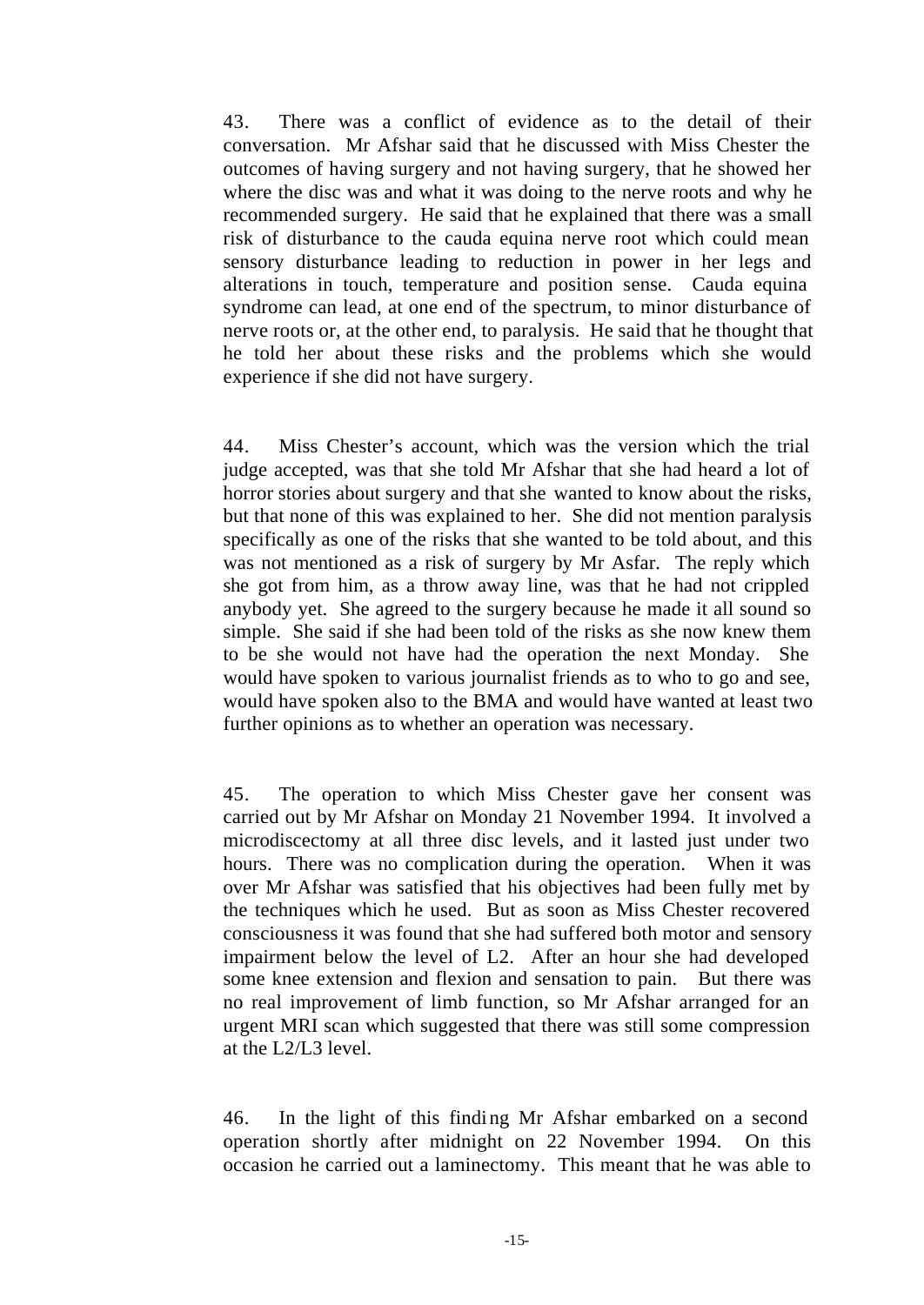see the whole spinal canal. There was no sign of nerve root damage or of a break in the neural sac or of any fluid escaping. He was unable to find any explanation for Miss Chester's condition to his satisfaction. To make sure that nothing had escaped his attention a second post-operative scan was carried out. The only thing that was found was a small fragment which Mr Afshar did not think could have contributed to the profound change that had occurred. His conclusion was that the only explanation that could be given for it was one of cauda equina contusion during the routine medial retraction of the L3 root and cauda equinal dura during the L2/L3 disc removal during the first procedure. He told the trial judge at the end of his evidence that what happened to Miss Chester was a profound surprise to him and also a profound disappointment, as in all the years he had done neurosurgery he had never before or since had the same outcome.

47. Miss Chester made some progress after the operation. Within about two or three weeks her right leg function had returned virtually to normal. But progress on her left side was much slower. Six years later, when her case came to trial, she was still suffering from disability in a number of areas. The extent of her disability and its consequences have yet to be determined, as that part of the trial was adjourned by the trial judge pending resolution of the dispute on liability.

## *The duty to warn*

48. It was not in dispute that cauda equina damage was a known risk of the surgery which was performed by Mr Afshar. Mr Afshar said that the risk of such damage was about 0.9%. Mr Findlay, who gave expert evidence for the defence, said that nerve root injury or injury to the cauda equina was a recognised risk of lumbar surgery and that operation at three levels carried a higher overall risk because there was a risk at each level. He explained that, while the likelihood of risk of damage was no greater when operating at L3 level than when operating lower down the spine, the magnitude of the damage could be increased if it was suffered at the upper level. "Most of us," he said, "would put a figure of 1 to 2% on the risk of nerve damage (including both single and multiple nerves) and other serious risks."

49. It was also common ground at the trial that it was Mr Afshar's duty, in accordance with good medical practice, to warn Miss Chester of the risk of damage involved in the surgery to which she was giving her consent and its possible consequences, including the risk of paralysis.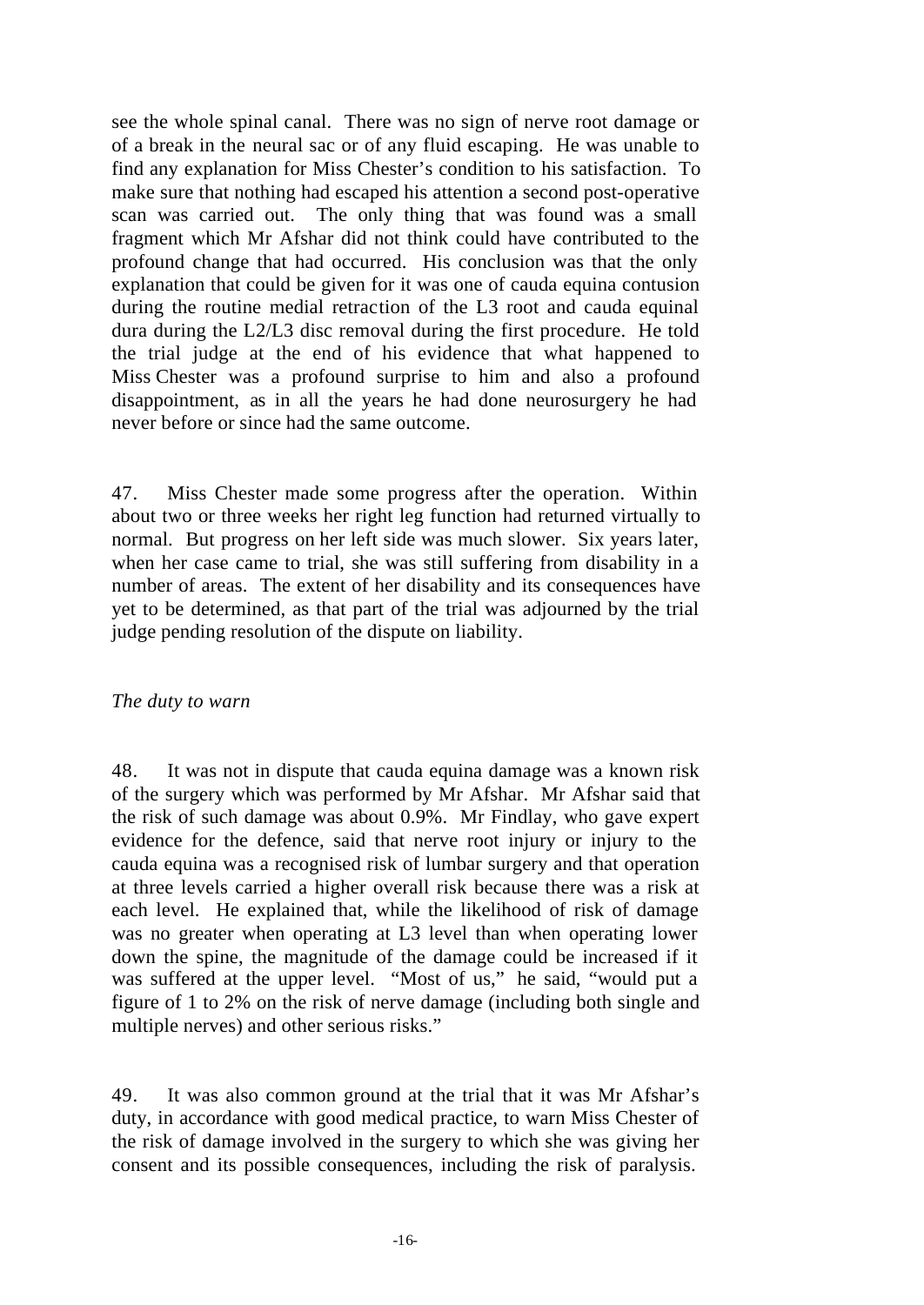The Court of Appeal was asked to give permission to appeal against the judge's factual findings on the issue as to whether she was told of these risks. But the court was of the opinion that the judge had given detailed and compelling reasons for preferring the claimant's account of her conversation with Mr Afshar. It held that there were no grounds that would justify interfering with his findings of fact: [2003] QB 356, 368, para 18.

50. The trial judge explained his finding that Mr Afshar did not warn Miss Chester about the risks in this way in para 65 of his judgment:

"As has been recognised in many cases (including *Sidaway v Board of Governors of the Bethlem Royal Hospital and the Maudsley Hospital* [1985] AC 871) it is often a difficult and delicate matter for a consultant to advise a patient about what he regards as comparatively minor risks, particularly when that patient is already suffering from stress, pain and anxiety. He will naturally be anxious to avoid alarming or confusing the patient unnecessarily. In the present case, as the defendant indicated in his evidence, he clearly thought that the risk of damage to the claimant was extremely small. Furthermore he knew that he personally had never caused any nerve damages in the many hundreds of operations he had carried out over 20 to 25 years. It may well be that he considered the claimant over-anxious or over-preoccupied with 'horror stories' and the possibility of being crippled. In these circumstances I do not find it improbable that, in an attempt to reassure, he deflected her inquiries by answering them in the light-hearted terms which she has described - and which he accepts that he may have used at some stage. However understandable such a response may have been in psychological terms, it was not an adequate response in legal terms, as Lord Templeman indicated in *Sidaway*."

51. The issue which is in dispute is now confined to the issue of causation. But the duty which, as is now accepted, was breached forms an essential part of the background to a discussion of that issue. Damage is the gist of the action of negligence, as Lord Scarman put it in *Sidaway v Board of Governors of the Bethlem Royal Hospital and the Maudsley Hospital* [1985] AC 871, 883H. But damages can only be awarded if the loss which the claimant has sustained was within the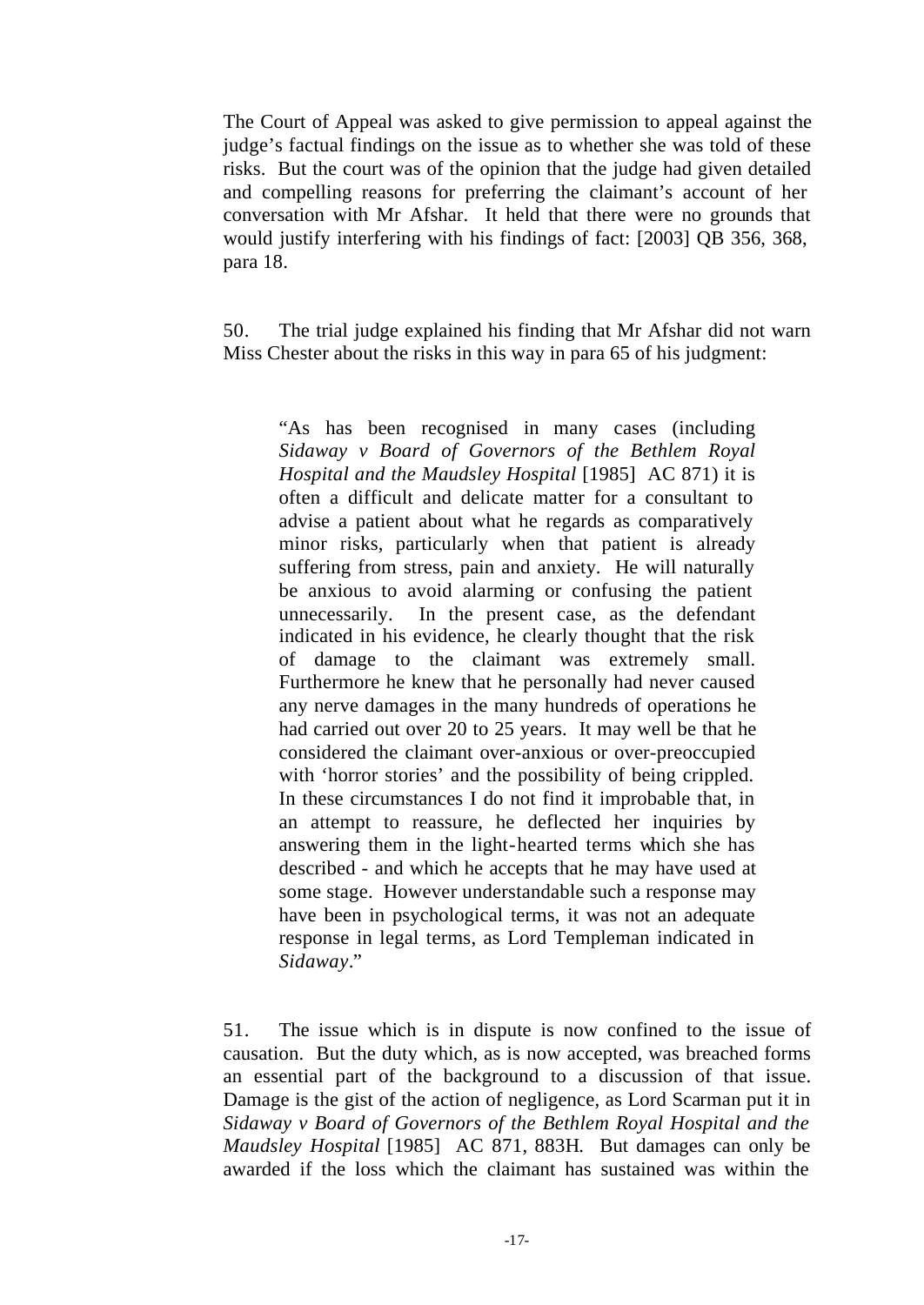scope of the duty to take care. And the issue of causation cannot be properly addressed without a clear understanding of the scope of that duty. So it is appropriate to reflect for a moment, before addressing the issue of causation, on the scope of the duty that was found to have been breached in this case and on the rationale for it that was established in *Sidaway*.

52. The question of principle that was decided in *Sidaway* was that English law measures the doctor's duty of care to his patient when he is giving advice with respect to a proposed course of treatment by applying the standard of competent professional opinion. The test which was described by McNair J in *Bolam v Friern Hospital Management Committee* [1957] 1 WLR 582, 586 and approved in *Maynard v West Midlands Regional Health Authority* [1984] 1 WLR 634, 638 by Lord Scarman, is the standard of the ordinary skilled man exercising and professing to have that special skill. Lord Bridge of Harwich described the background to the issue of law which was before the House in *Sidaway*, which was whether this test should be replaced by an objective one, in this way, at p 897D-F :

"It is clearly right to recognise that a conscious adult patient of sound mind is entitled to decide for himself whether or not he will submit to a particular course of treatment proposed by the doctor, most significantly surgical treatment under general anaesthesia. This entitlement is the foundation of the doctrine of 'informed consent' which has led in certain American jurisdictions to decisions, and in the Supreme Court of Canada, to dicta, on which the appellant relies, which would oust the *Bolam*  test and substitute an 'objective' test of a doctor's duty to advise the patient of the advantages and disadvantages of undergoing the treatment proposed and more particularly to advise the patient of the risks involved."

53. The decision that was mainly relied on in favour of an objective test which could be applied by the court independently of any medical opinion or practice was *Canterbury v Spence* (1972) 464 F 2d 772, in which Robinson J, delivering the judgment of the District of Columbia Circuit Court of Appeals, said, at p 784:

"Respect for the patient's right of self-determination on particular therapy demands a standard set by law for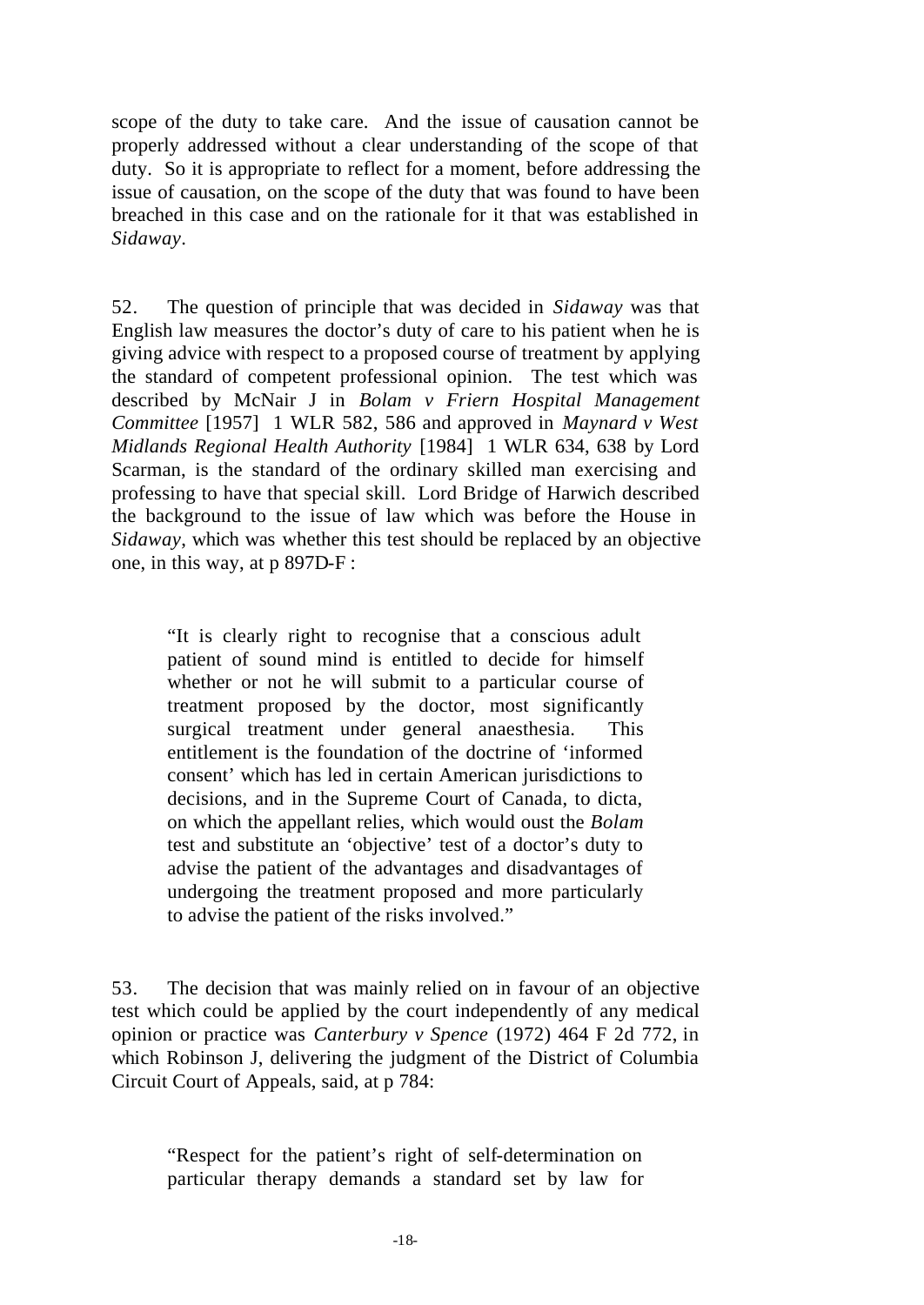physicians rather than one which physicians may or may not impose upon themselves."

The logical force of this approach was recognised by the majority in *Sidaway*, but it was rejected in favour of the *Bolam* test. Lord Diplock said, at p 893H, that no convincing reason had been advanced which would justify treating the *Bolam* test as doing anything less than laying down a principle of English law that was comprehensive and applicable to every aspect of the duty of care owed by the doctor to his patient. As he put it, at p 895E-F, to decide what risks the existence of which a patient should be voluntarily warned and the terms in which such warning, if any, should be given, having regard to the effect that a warning might have, was as much an exercise of professional skill and judgment as any other part of the doctor's comprehensive duty of care to the individual patient, and expert medical evidence on that matter should be treated in just the same way. Lord Bridge, with whose speech Lord Keith of Kinkel agreed, drew attention, at p 899E-F, to several reasons why the *Canterbury* doctrine was impractical in its application.

54. Common however to all the speeches in *Sidaway* was a recognition of the fundamental importance that must be attached to the right of the patient to decide whether he will accept or reject the treatment which is being proposed by the doctor. Lord Scarman, in his dissenting speech at p 882D, said that the patient's right to make his own decision might be seen as a basic human right protected by the common law. At p 897D-E, in the passage which I have already quoted, Lord Bridge recognised that a conscious adult patient of sound mind was entitled to decide for himself whether or not he would submit to a particular course of treatment. Later in his speech, at p 900F-G, he referred to what was necessary for an informed choice on the part of the patient and to the patient's right of decision. Lord Templeman said, at p 904A-B, that he did not subscribe to the theory that the patient is entitled to know everything. Some information might confuse and other information might alarm the patient. So it was for the doctor to decide in the light of his training and experience what needed to be said, and how it should be said. But he went on to add these words, at p 904D-E:

"At the same time the doctor is not entitled to make the final decision with regard to treatment which may have disadvantages or dangers. Where the patient's health and future are at stake, the patient must make the final decision."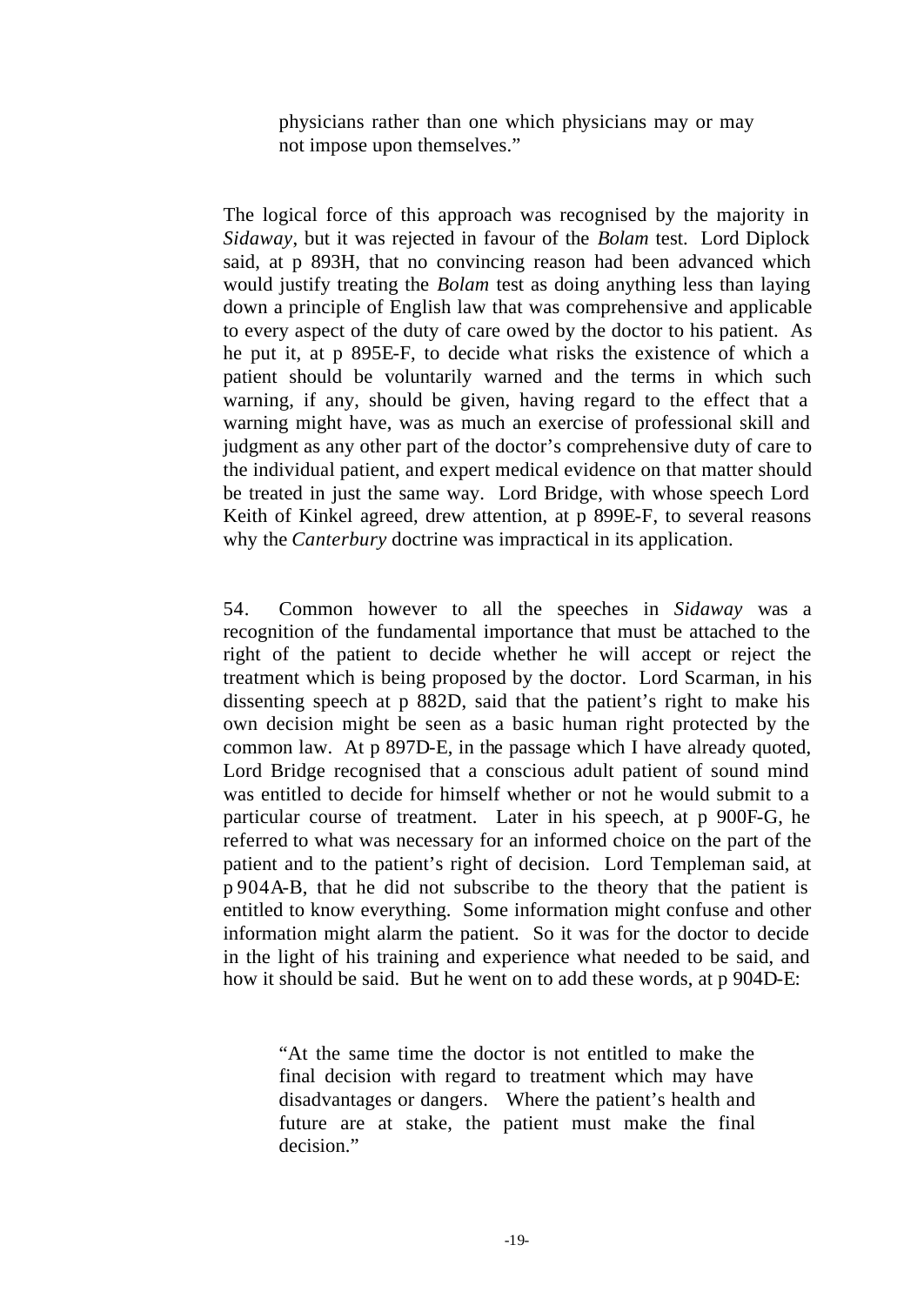55. Thus the right to make the final decision and the duty of the doctor to inform the patient if the treatment may have special disadvantages or dangers go hand in hand. In this case there is no dispute that Mr Afshar owed a duty to Miss Chester to inform her of the risks that were inherent in the proposed surgery, including the risk of paralysis. The duty was owed to her so that she could make her own decision as to whether or not she should undergo the particular course of surgery which he was proposing to carry out. That was the scope of the duty, the existence of which gave effect to her right to be informed before she consented to it. It was unaffected in its scope by the response which Miss Chester would have given had she been told of these risks.

56. There were three possibilities. She might have agreed to go ahead with the operation despite the risks. Or she might have decided then and there not to have the operation then or at any time in the future. Or she might have decided not to have the operation then but to think the matter over and take further advice, leaving the possibility of having the operation open for the time being. The choice between these alternatives was for her to take, and for her alone. The function of the law is to protect the patient's right to choose. If it is to fulfil that function it must ensure that the duty to inform is respected by the doctor. It will fail to do this if an appropriate remedy cannot be given if the duty is breached and the very risk that the patient should have been told about occurs and she suffers injury.

57. In his article 'Informed Consent and Other Fairy Stories' (1999) 7 Med LRev 103 Professor Michael A Jones drew attention to the problems which had been focussed in the debate about informed consent that followed the decision of this House in *Sidaway* to prefer what he described, at p 104, as the reasonable doctor standard (the *Bolam* test) in contrast to the prudent patient standard adopted in the American cases, which has been accepted also in Canada. Liability for the nondisclosure of risks is judged by reference to the tort of negligence which looks to the nature of the doctor's duty and applies the *Bolam* test to it, rather than the validity of the consent of the patient to what would otherwise be a trespass. There are then two problems that face a patient who brings a claim for non-disclosure of risk: that of proving breach of duty and that of proving causation. The greater the difficulties that stand in the way of the patient on these issues, the more difficult it is to say that the law of informed consent works as a means of protecting patient autonomy.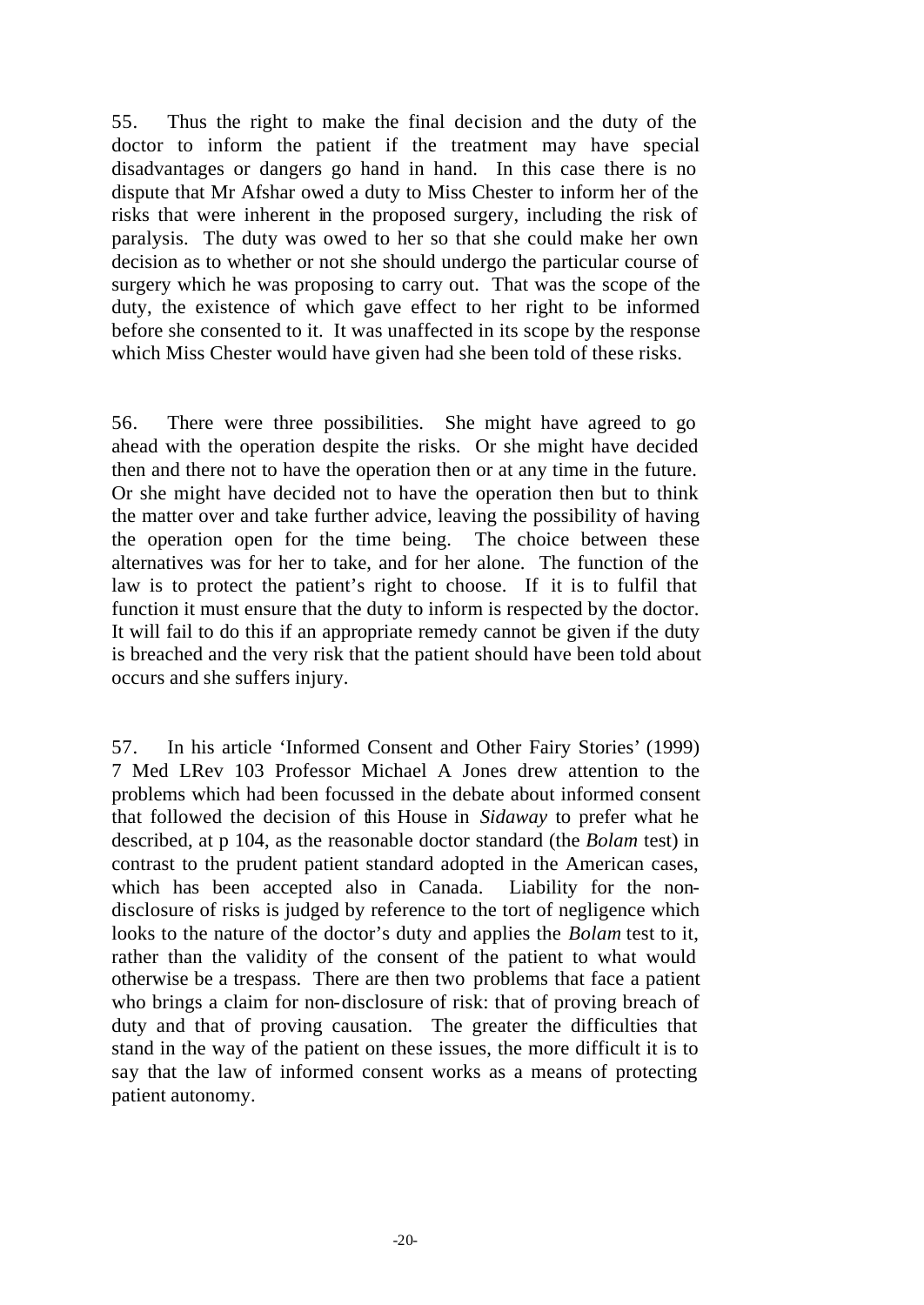58. Commenting on a perceived imbalance of power in the doctorpatient relationship, Professor Jones said, at p 129:

"Part of the imbalance between doctor and patient is due to the patient's lack of information, and, on one view, it is the function of the law to redress the imbalance by providing patients with the 'right' to be given that information, or perhaps more accurately imposing a duty on doctors to provide it. There are some within the medical profession who appear to resent the notion that informed consent is part and parcel of 'patient rights' – a patient with rights is a lawsuit waiting to happen. On the other hand, a patient with no rights is a citizen who is stripped of his or her individuality and autonomy, as well as her clothes, as soon as she walks into the surgery or the hospital."

At p 133 he observed that the law cannot play a direct role in setting out detailed rules by way of guidance to doctors, but that it can have a powerful symbolic and galvanising role and that this is its major strength. The message that he was seeking to convey was that, while the case law provided little guidance to doctors and even less comfort to patients, litigation on informed consent could provide a stimulus to the broader debate about the nature of the doctor-patient relationship. The "happy ending" of his title would be found if the iterative process between case law and professional guidance were to lead to the creation of a more substantive "right" to truly informed consent for patients.

59. That is the background to the problem of causation that has been posed in this case. The scope of the duty brings within its ambit all the consequences of the risks that the patient ought to be informed about. It is unaffected by the response which the patient may give on being told of these risks.

## *Causation*

60. It is not in doubt that a patient who claims that she has suffered injury as the result of a doctor's failure to inform her of the risk of injury must show that the damage was caused by the doctor's breach of duty. In this respect the present action is no different from any action that is brought in negligence. But how can causation be established when, as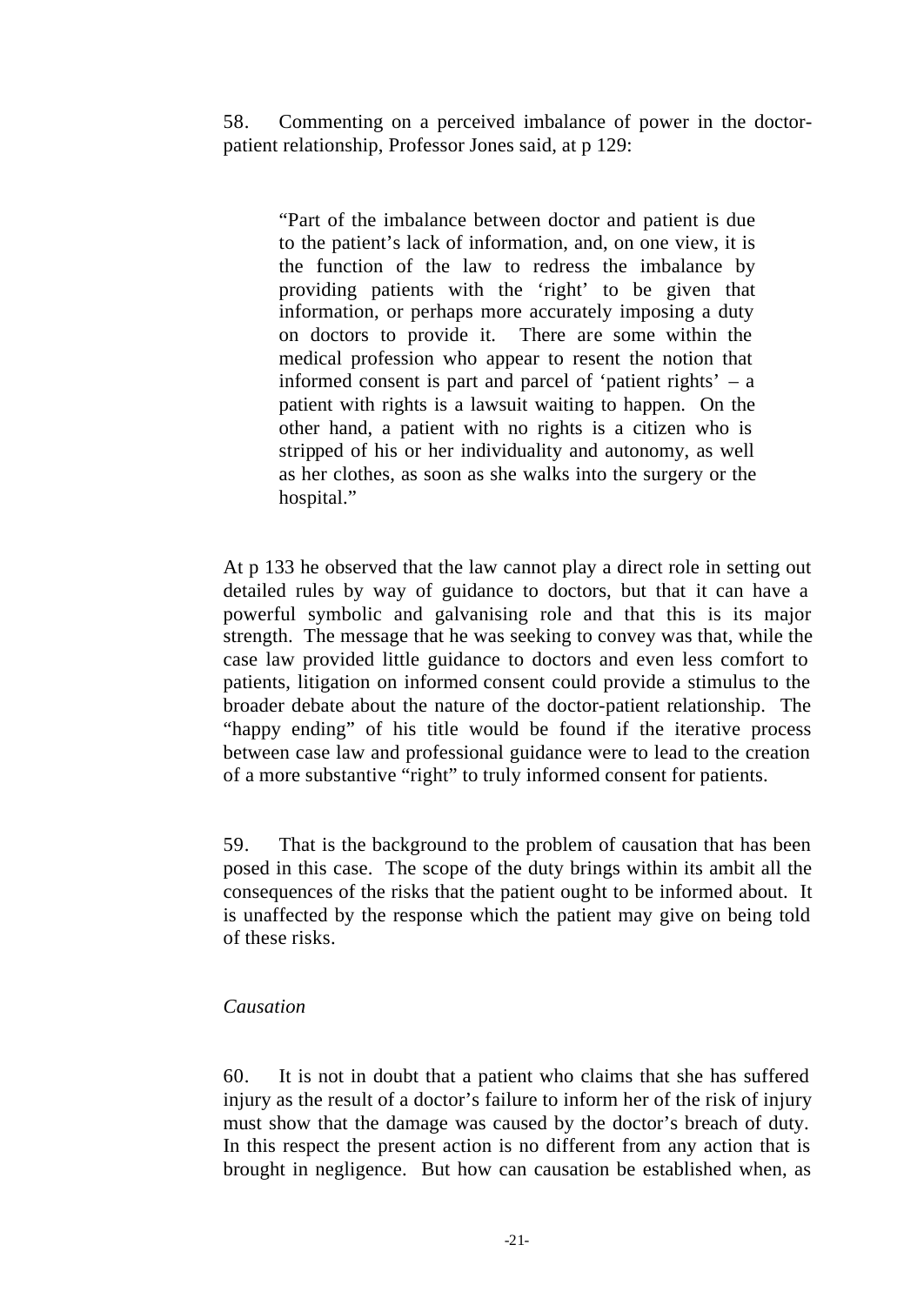in this case, the patient would not have refused absolutely there and then and for ever to undergo the operation if told of the risks but would have postponed her decision until later?

61. The problem is rendered all the more acute in this case by the fact that the failure to warn cannot be said in any way to have increased the risk of injury. The risk was inherent in the operation itself. It was described by Miss Chester's expert witness, Mr Firth, as "the terror of neurosurgery." The evidence indicated that it was also liable to occur at random, irrespective of the degree of care and skill with which the operation was conducted by the surgeon. This means that the risk would have been the same whenever and at whoever's hands she had the operation. It can be said that Miss Chester would not have suffered her injury "but for" Mr Afshar's failure to warn her of the risks, as she would have declined to be operated on by him on 21 November 1994. But it is difficult to say that his failure was the effective cause of the injury.

62. On the other hand, there is no doubt that the injury which Miss Chester sustained when she was operated on by Mr Afshar was within the scope of his duty to warn. It was his duty to warn her of the risks of the operation that he was proposing to perform, and it was in the course of that same operation that she sustained the very kind of injury that he ought to have warned her about. If she had been given the warning she would have avoided that risk, and the chances of her being injured in that way if she had had the operation later would have been very small – between 1 and 2% on Mr Findlay's evidence.

63. None of the four cases in which claims for a failure to warn have come before the courts in this country, all of which were decided at first instance, raised the issue of causation in this form. In *Smith v Barking, Havering and Brentwood Health Authority* [1994] 5 Med LR 285 Hutchison J found on the balance of probabilities that the claimant would have consented to the operation even if she had been properly advised about the risk of tetraplegia. The consequence of this decision was that the lack of a warning could not have caused the injury, as she would have gone ahead with the operation anyway. In *Smith v Salford Health Authority* [1994 ] 5 Med LR 321 Potter J decided the case against the doctor on other grounds. But he would not have found him liable for a failure to warn, because he was not satisfied that the claimant would not have had the operation if he had been properly advised. In *McAllister v Lewisham and North Southwark Health Authority* [1994] 5 Med LR 343, on the other hand, Rougier J was confident that the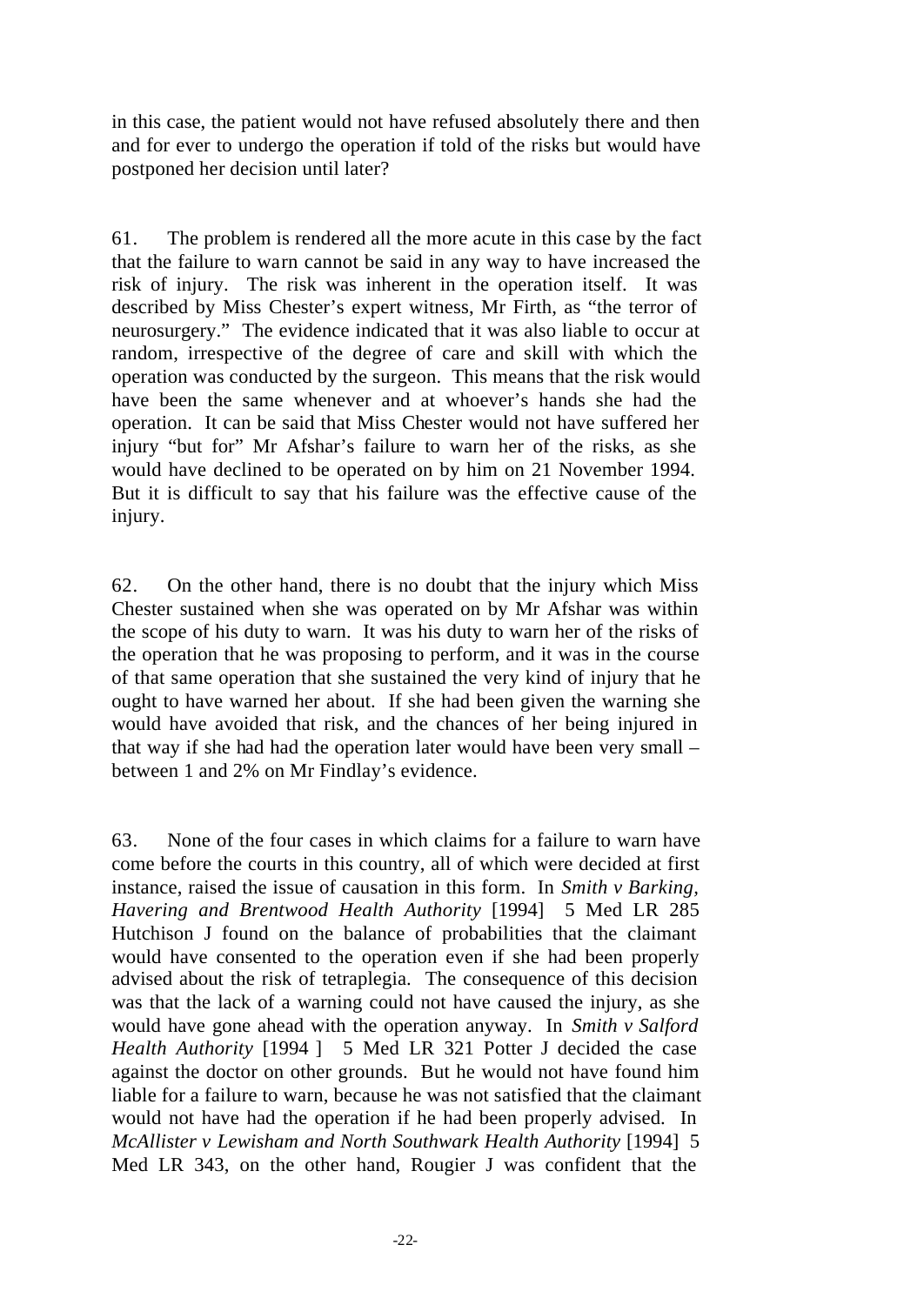claimant would not have had the operation if she had been properly warned and that on balance of probabilities she would have continued to decline it. So he held that the necessary causal connection was established in her case. And in *Smith v Tunbridge Wells Health Authority* [1994] 5 Med LR 334 the claim succeeded because Morland J was satisfied that the claimant would have declined the operation if he had been properly advised of the risk of impotence and bladder malfunction from rectal surgery.

64. But the issue of causation in the form that has arisen in this case was present in *Chappel v Hart* (1998) 195 CLR 232, a decision of the High Court of Australia. In that case Gaudron, Gummow and Kirby JJ held, on facts which were similar to those of this case, that there was a causal connection between the failure to warn and the claimant's injury. The minority, McHugh and Hayne JJ, held that causation had not been established, as the defendant did not increase the risk to which the claimant was exposed when she underwent the operation.

65. The Court of Appeal in this case, having examined that decision, came to the conclusion that the majority in *Chappel v Hart* were right and that for the same reasons the decision of the trial judge in this case was right also. Sir Denis Henry, delivering the judgment of the court, explained the reasoning which had guided its decision in this way: [2003] QB 356, 379, para 47:

"The purpose of the rule requiring doctors to give appropriate information to their patients is to enable the patient to exercise her right to choose whether or not to have the particular operation to which she is asked to give her consent…The law is designed to require doctors properly to inform their patients of the risks attendant on their treatment and to answer questions put to them as to that treatment and its dangers, such answers to be judged in the context of good professional practice, which has tended to a greater degree of frankness over the years, with more respect being given to patient autonomy. The object is to enable the patient to decide whether or not to run the risks of having that operation at that time. If the doctor's failure to take that care results in her consenting to an operation to which she would not otherwise have given her consent, the purpose of that rule would be thwarted if he were not to be held responsible when the very risk about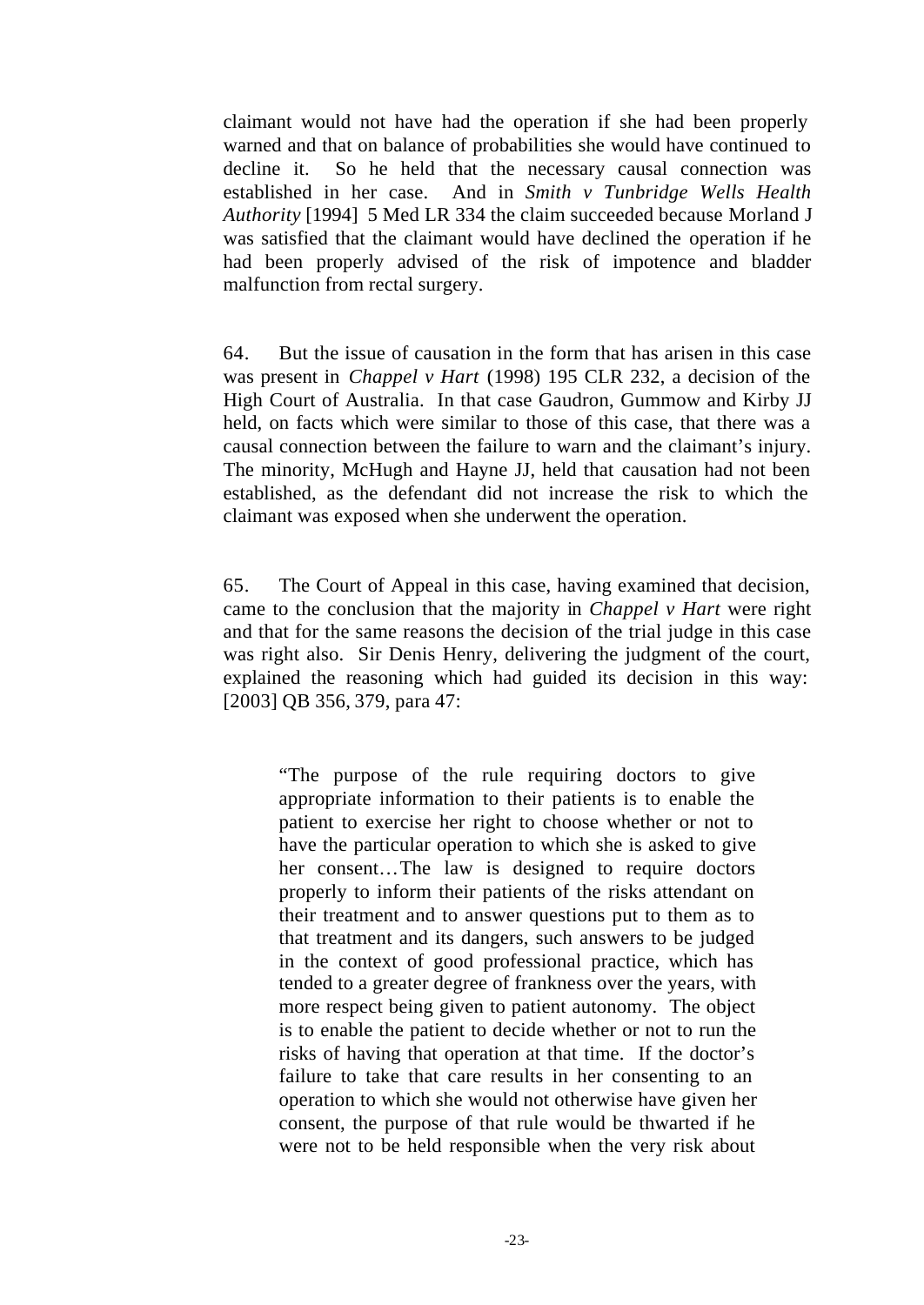which he failed to warn her materialises and causes her an injury which she would not have suffered then and there."

66. In view of the importance which the Court of Appeal attached to the opinions of the majority in *Chappel v Hart* it is necessary to look more closely at the guidance which is offered by the views that were expressed in that case on both sides of the argument.

## *Chappel v Hart*

67. Mrs Hart underwent surgery for the removal of a pharyngeal pouch in her oesophagus at the hands of Dr Chappel who was an ear, nose and throat specialist. During this surgery the oesophagus was perforated and an infection set in which damaged a laryngeal nerve. This resulted in damage to Mrs Hart's vocal chords and loss of vocal strength which affected her employment as a teacher librarian. She was assessed as medically unfit and had to retire from her employment. A claim that the operation had been performed negligently was not pursued. Mrs Hart's case was that she had not been warned of the risk, however slight, that perforation of the oesophagus might occur and of the laryngeal damage that might result from this. The trial judge found that no such warning had been given and that, if she had been warned of the risk of vocal damage, Mrs Hart would have postponed the operation and made further inquiries to minimise the risk.

68. The case is complicated by the fact that Mrs Hart maintained that if she had been warned of the risk she would have deferred the operation and had it performed instead by the most experienced surgeon in the field then available. That additional factor is not present in this case. There was no suggestion here that Miss Chester was more at risk at the hands of Mr Afshar due to any lack of experience on his part than she would have been at the hands of anyone else. It is necessary to bear in mind too that the law of Australia favours the objective rather than the subjective, or *Bolam*, approach to the duty to warn: *Rogers v Whitaker* (1992) 175 CLR 479, 490. Nevertheless there is obviously much common ground between the two cases.

69. In *Chappel v Hart* McHugh J, who was in the minority, took as his starting point the proposition that in principle, if the act or omission by the defendant has done no more than expose the plaintiff to a class of risk to which he or she would have been exposed irrespective of the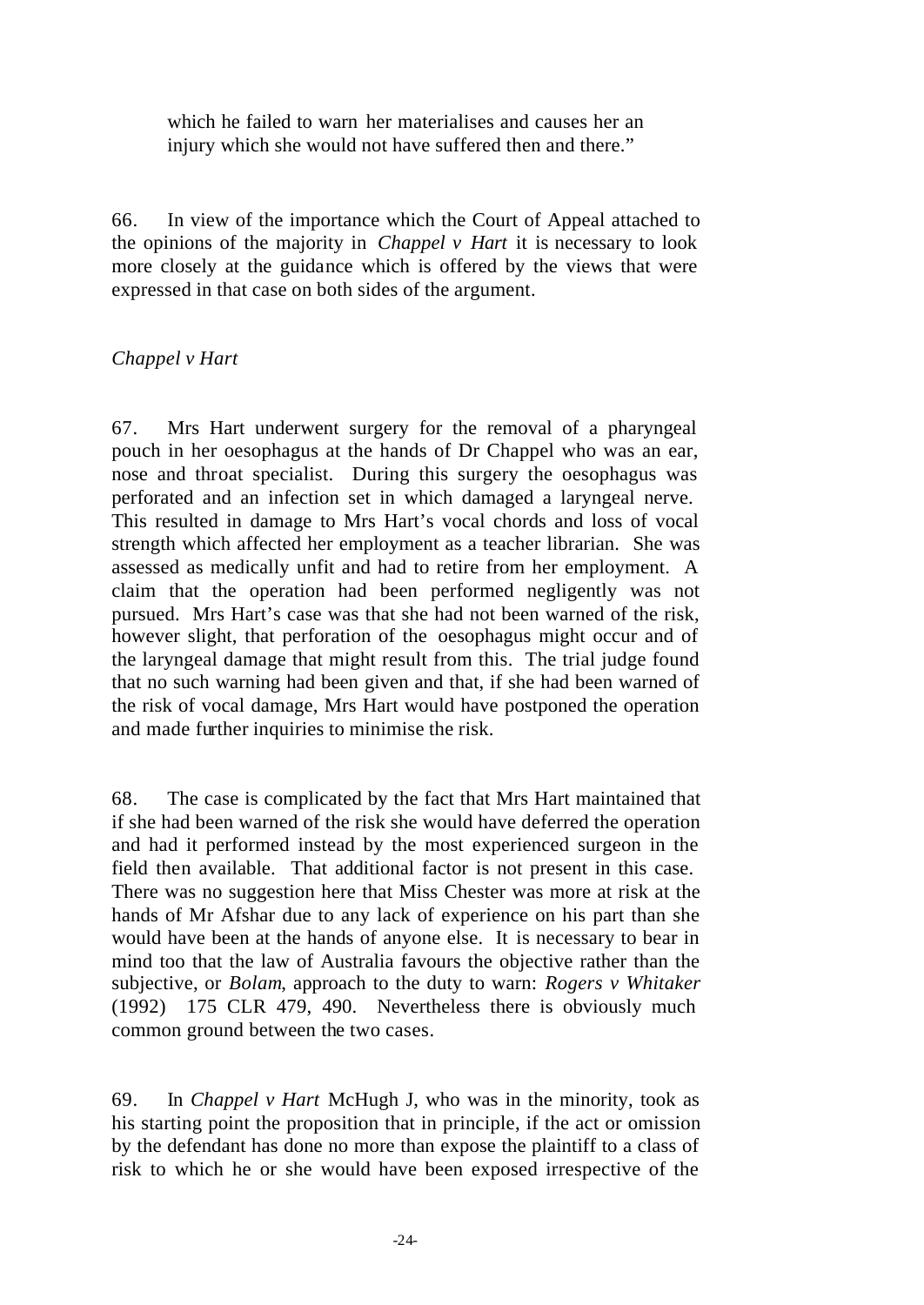defendant's act or omission, the law of torts should not require the defendant to pay damages: para 28. He developed this theme, drawing upon examples from the negligent acts in *Monarch Steamship Co Ltd v Karlshamns Oljefabriker (A/B)* [1949] AC 196 and *Carslogie Steamship Co Ltd v Royal Norwegian Government* [1952] AC 292, by considering how a causal connection might be established in the case of omissions such as the defendant's failure to warn the plaintiff that a particular route was liable to landslides. In para 32 he restated his proposition that a defendant is not causally liable, and therefore legally responsible, for wrongful acts or omissions if those acts or omissions would not have caused the plaintiff to dter his or her course of action, adding these sentences:

"The inquiry as to what the plaintiff would have done if warned is necessarily hypothetical. But if the evidence suggests that the acts or omissions of the defendant would have made no difference to the plaintiff's course of action, the defendant has not caused the harm which the plaintiff has suffered."

70. In para 34 McHugh J set out his conclusions as to whether a causal connection existed between a defendant's failure to warn of a risk of injury and the subsequent suffering of injury by the plaintiff as a result of the risk eventuating. Among these were the following:

"(1) a causal connection will exist between the failure and the injury if it is probable that the plaintiff would have acted on the warning and desisted from pursuing the type of activity or course of conduct involved;

(2) no causal connection will exist if the plaintiff would have persisted with the same course of action in comparable circumstances even if a warning had been given;

(3) no causal connection will exist if every alternative means of achieving the plaintiff's goal gave rise to an equal or greater probability of the same risk of injury and the plaintiff would probably have attempted to achieve that goal notwithstanding the warning…"

71. In para 35 McHugh J said that in his opinion the defendant would escape liability only if the plaintiff did not prove that his failure to warn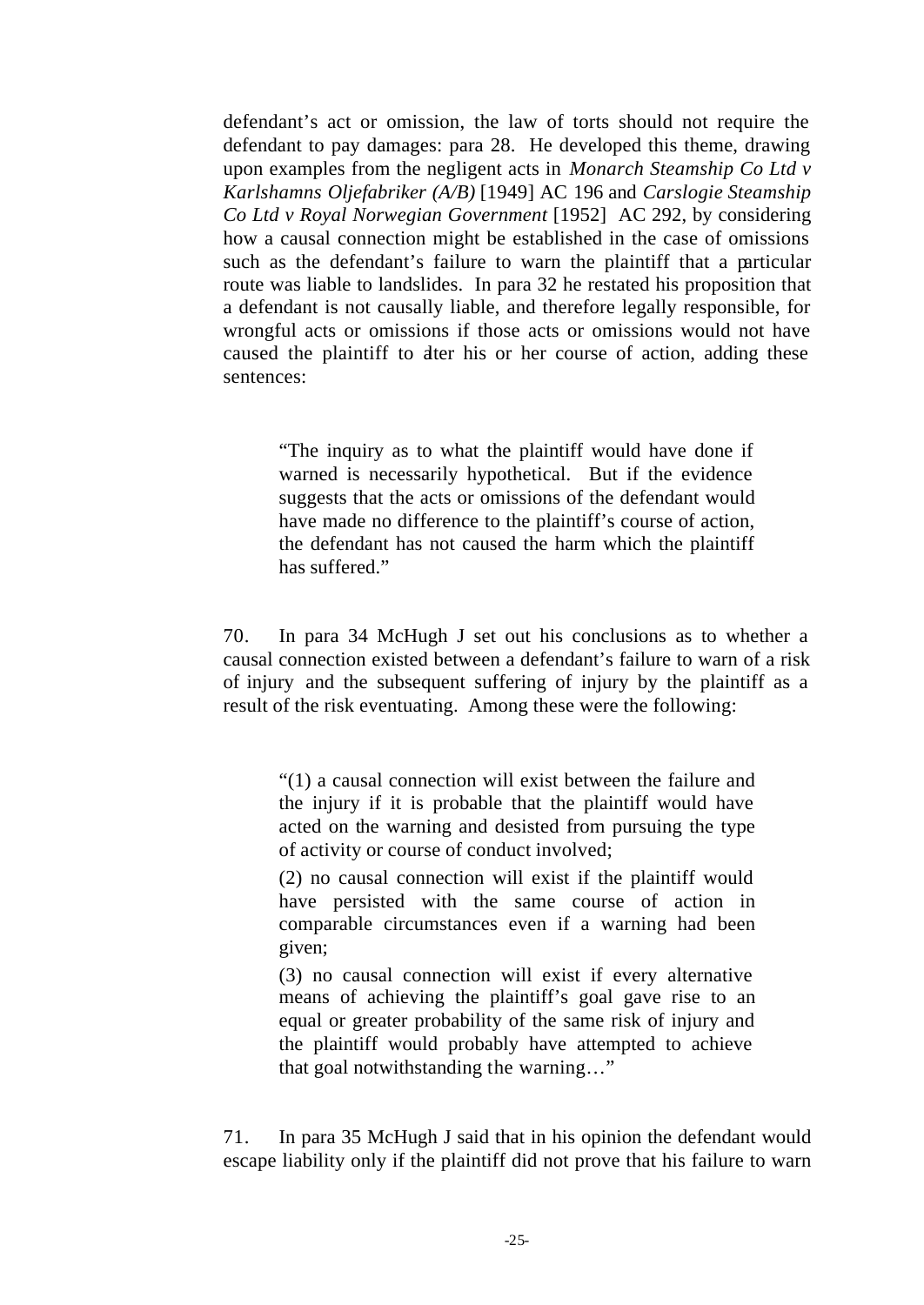resulted in her consenting to a procedure that involved a higher risk of injury than would have been the case if the procedure had been carried out by another surgeon. He then reviewed the evidence. In para 41 he said that it was all one way, that perforation of the oesophagus was an inherent risk of the procedure which could occur even when reasonable skill and care were exercised. In para 42 he drew the conclusion that, on this approach, was inevitable. The plaintiff's claim must fail. The defendant's failure to warn did not increase the risk of injury involved in the procedure, and her claim that a causal connection existed between that failure and the injury had to be rejected.

72. Hayne J, the other justice who was in the minority, pointed out in para 116 that the "but for" test was neither a comprehensive nor exclusive test of causation. In his view the only connection between the failure to warn and the harm to the plaintiff was that but for the failure to warn she would not have been in harm's way: para 121. It was not enough to show that the subject matter of the failure to warn was the very subject matter of the damage: para 124. Important as this was, it was not determinative: para 125. Nor was the ambit of the liability to be decided only according to whether enlarging that ambit would promote careful conduct, as the question of causation had still to be answered: para 126. He rejected the plaintiff's case that she had lost the chance of better treatment, and he agreed with McHugh J that there was insufficient evidence to say that the defendant's failure to warn exposed the plaintiff to a greater risk of injury: para 146.

73. The approach of the minority is strong on logic and, so far as it goes, may be said to be impeccable in its reasoning. It is plain that the "but for" test is not in itself a sufficient test of causation. It is also plain that the requirements of causation would have been satisfied if Mrs Hart had been able to show that the failure to warn had exposed her to an increased risk of injury or that she would not have had the operation at all if she had been warned of the risk. But if the application of logic is to provide the answer, the consequences for a case where those elements are absent, as they are here, are stark. A duty was owed, the duty was breached and an injury was suffered that lay within the scope of the duty. Yet the patient to whom the duty was owed is left without a remedy.

74. Gaudron J, who was one of the three justices in the majority, observed that causation was to be approached as a question of fact to be answered by applying common sense to the facts of the particular case: para 6. She pointed out that questions of causation are not answered in a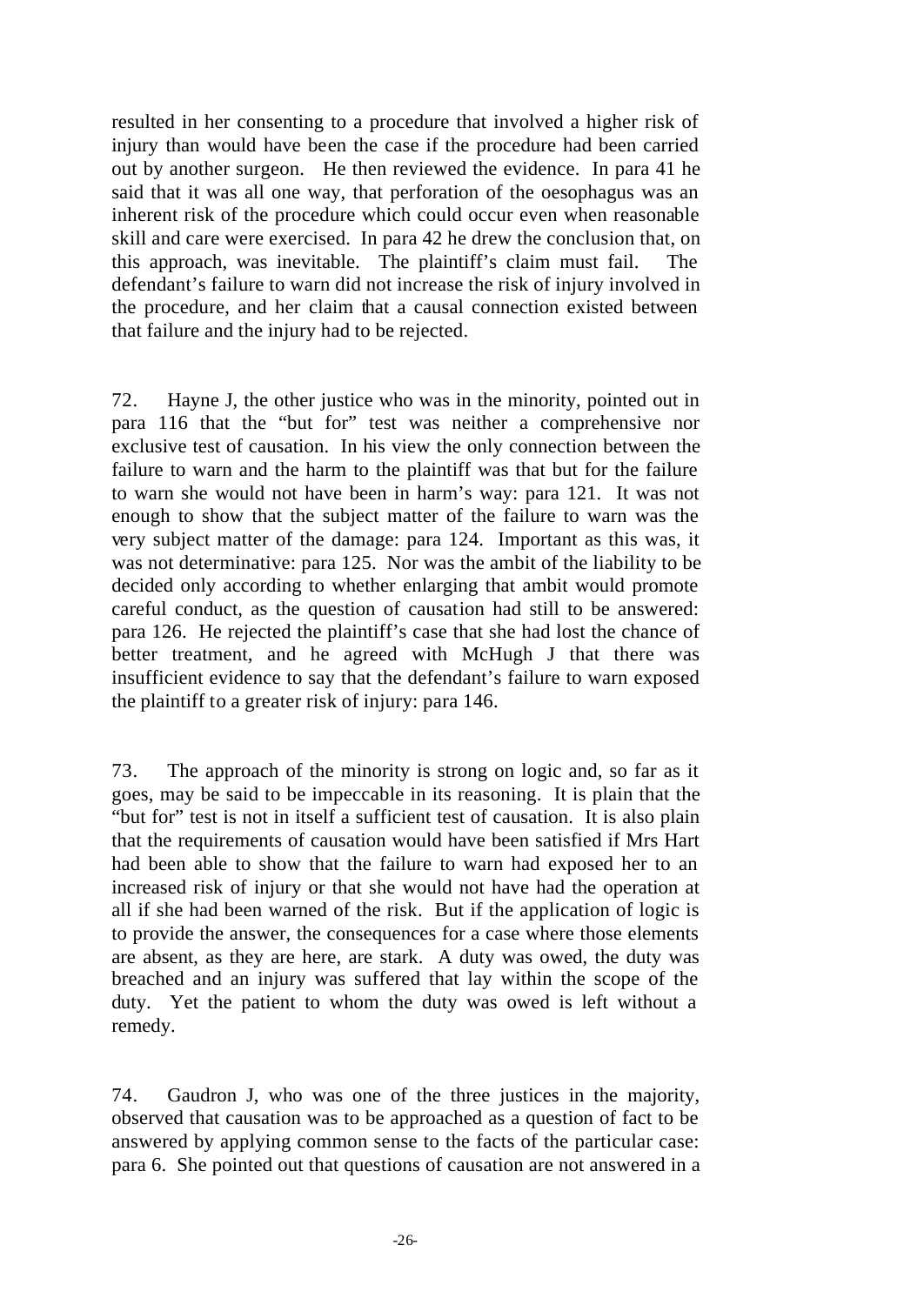legal vacuum. Rather, they are answered in the legal framework in which they arise and for present purposes that framework was the law of negligence: para 7. It was not disputed that the defendant was under a duty to inform his patient of the risk. The duty was called into existence because of the foreseeability of that risk, it was not performed and the risk eventuated. That was often the beginning and the end of the inquiry whether breach of duty materially caused or contributed to the harm suffered: para 8. She accepted that where there is a duty to inform it is necessary for the plaintiff to give evidence as to what would or would not have happened if the information had been provided. But it was to apply sophistry rather than common sense to say that, although the risk of physical injury which came about called the duty of care into question, breach of that duty did not cause or contribute to that injury but simply resulted in the loss of an opportunity to pursue a different course of action: para 9. The physical injury having occurred, breach of the duty was treated as materially causing or contributing to that injury unless there was sufficient reason to the contrary: para 10.

75. Gummow J began his discussion by quoting the following passage from the Mason CJ's highly influential judgment in *March v E & MH Stramare Pty Ltd* (1991) 171 CLR 506, 509:

"In philosophy and science, the concept of causation has been developed in the context of explaining phenomena by reference to the relationship between conditions and occurrences. In law, on the other hand, problems of causation arise in the context of ascertaining or apportioning legal responsibility for a given occurrence."

He referred also to Mason CJ's observation in that case at p 514 that, generally speaking, a sufficient causal connection is established if it appears that the plaintiff would not have sustained the injuries complained of had the defendant not been negligent. He then introduced his approach to the case with these words, in para 68:

"Here, the injury to Mrs Hart occurred within an area of foreseeable risk. In the absence of evidence that the breach had no effect or that the injury would have occurred even if Dr Chappel had warned her of the risk of injury to the laryngeal nerve and of the consequent risk of partial or total voice loss, the breach of duty will be taken to have caused the injury."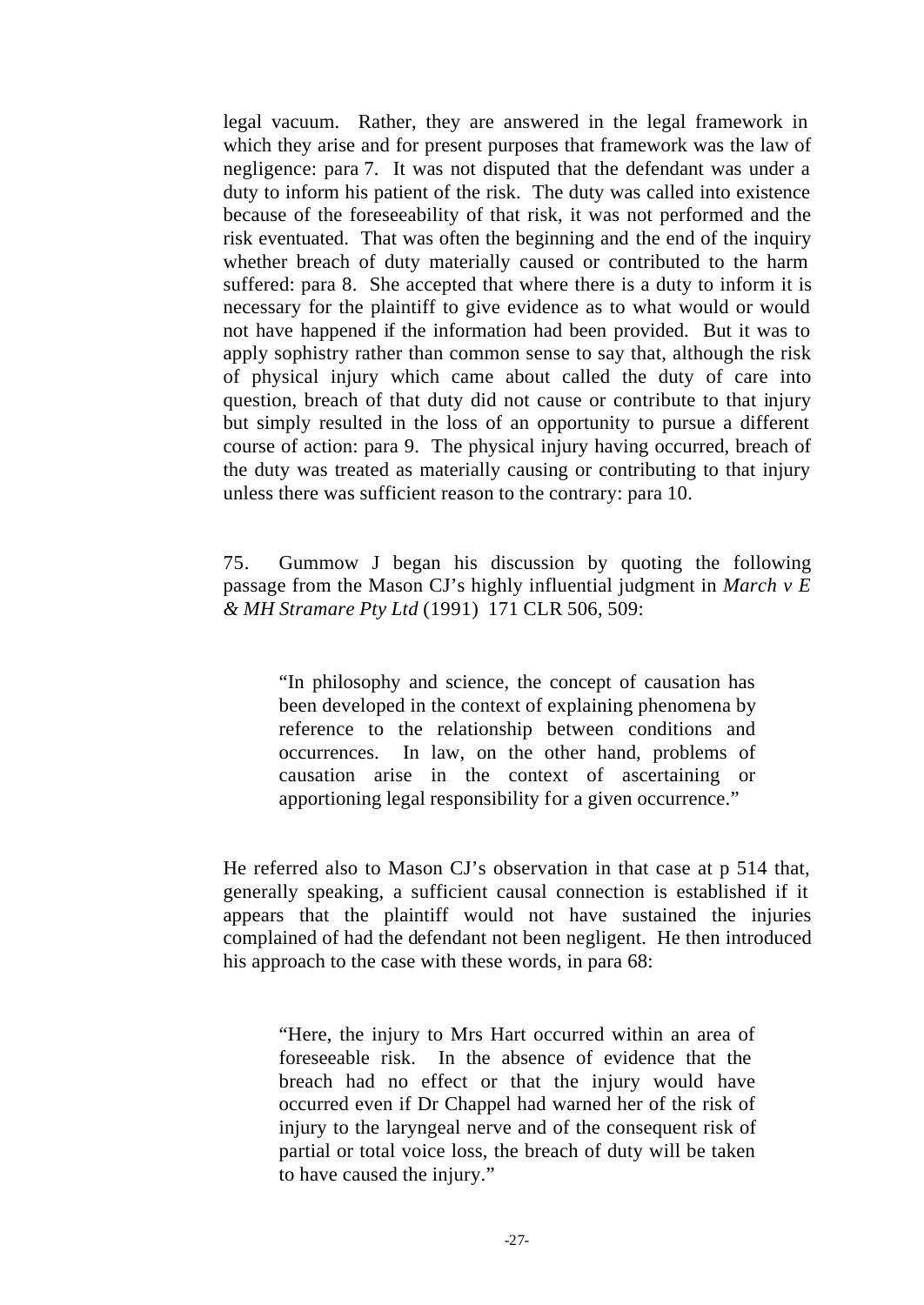In his opinion it was for Dr Chappel to demonstrate some good reason for denying to Mrs Hart recovery in respect of injury which she would not have suffered at his hands but for his failure to advise her, and he had failed to do so: para 69. To make good her case and obtain damages, Mrs Hart was not required to negative the proposition that any later treatment would have been attended with the same or a greater degree of risk: para 76.

76. Kirby J, the third justice in the majority, said in para 95 that for a time he was attracted by Dr Chappel's arguments, which had laid emphasis upon a logical examination of the consequences which would have flowed had he not breached his duty to warn his patient, but that ultimately he had concluded against them:

"The 'commonsense' which guides courts in this area of discourse supports Mrs Hart's recovery. So does the setting of standards which uphold the importance of the legal duty that was breached here. This is the duty which all health care professionals in the position of Dr Chappel must observe: the duty of informing patients about risks, answering their questions candidly and respecting their rights, including (where they so choose) to postpone medical procedures and to go elsewhere for treatment."

In para 96 he said that the standards which the court had set in *Rogers v Whitaker* (1992) 175 CLR 479, 490 as to the doctor's duty to warn the patient of a material risk inherent in the proposed treatment had fairly been described as onerous, but that they were the law and they had been established for good reason:

"When not complied with (as was held to be so in this case) it should occasion no surprise that legal consequences follow."

77. Academic comment on *Chappel v Hart* favours the view that was taken of the case by the majority. Peter Cane, "A Warning about Causation" (1999) 115 LQR 21, 23 said that the effect of adopting the central sense of "cause", which was that favoured by the minority, as appropriate to determining liability and compensation for breach of the duty to inform and warn would be very much to weaken the force and importance of that duty. At p 25 he said that, so far as Dr Chappel's role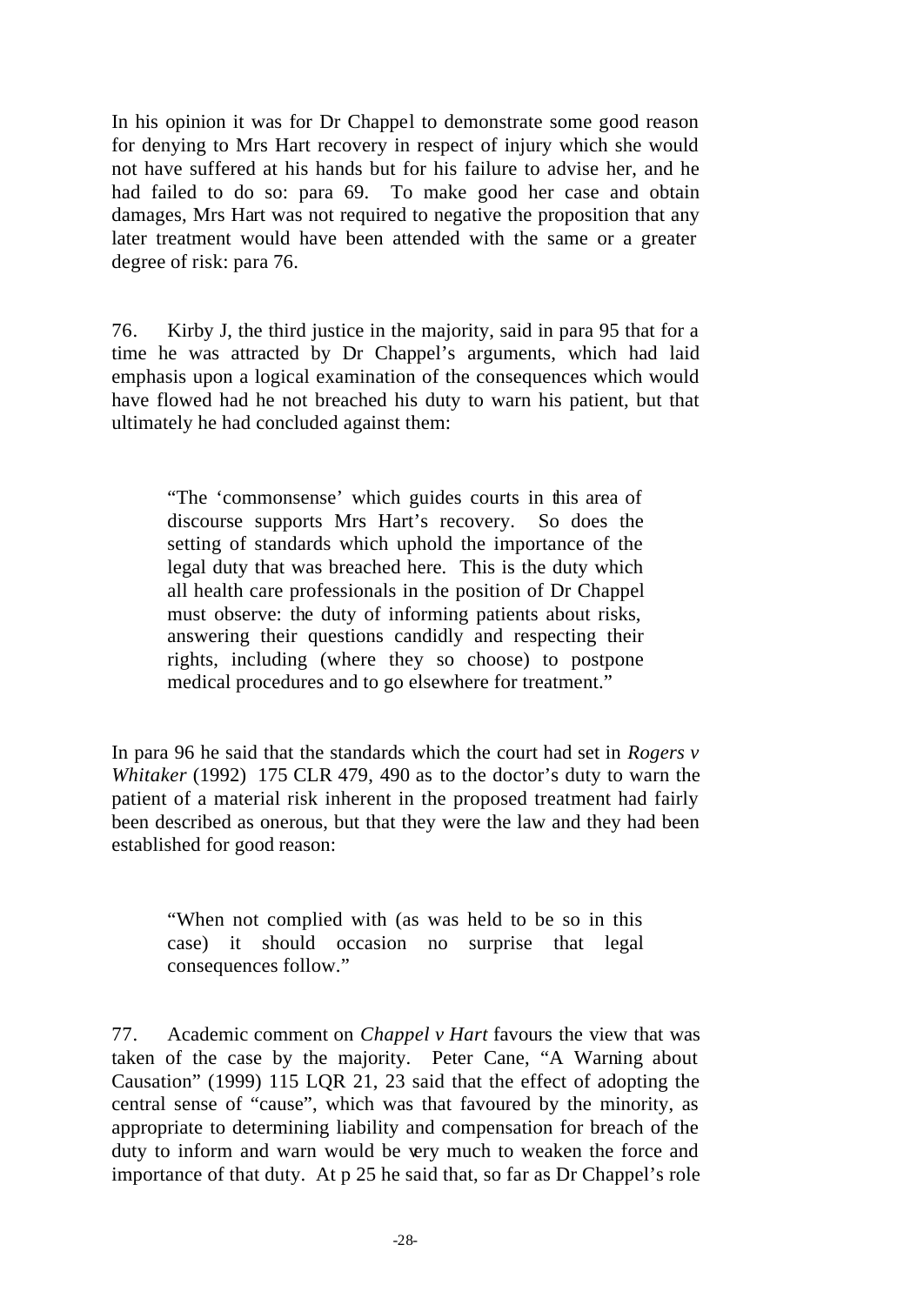in the causal chain was concerned, it seemed to him that the majority view was correct. The desirable rule was that a doctor might be held liable for injury about the risk of which he had a duty to inform the patient, but not for injury the risk of which fell outside the duty to warn. Marc Stauch, "Taking the Consequences for Failure to Warn of Medical Risks" (2000) 63 MLR 261, 267, suggests that the High Court reached the correct conclusion in favour of liability, but not necessarily for the right reasons. The rationale which he favours is based on the special nature of the doctor's duty to advise his patient of risks of treatment. The principal reason for imposing this duty is to promote the patient's decision making autonomy. The law should deem the doctor to have assumed the risk of injury as though, in failing to mention it, he had warranted that it would not materialise. Or one could say that the doctor is estopped from pointing to the existence and unavoidable nature of the risk.

78. Professor Andrew Grubb, "Clinical Negligence: Informed Consent and Causation" (2002) 10 Med LRev 322, in his commentary on the decision of the Court of Appeal in this case (see also his *Principles of Medical Law*,  $2^{nd}$  ed  $(2004)$ , p 200, para 3.161-3.162, where the same comments are repeated), referred, at p 324, to the fact that it had approved and applied the majority view in *Chappel v Hart*. After quoting part of the passage from para 47 of the Court of Appeal's judgment which I have set out above he said:

"It is difficult to argue with this reasoning. It would undermine the rule and be unjust for a doctor to require a patient to show that she would never have a particular procedure in the future (see also *Chappel v Hart* [195 CLR 232] per Kirby J especially at paras 95-96). It is also counterintuitive to think that because the patient may run the risk in the future  $-$  by agreeing to and having the procedure – the negligence is not connected to her injury. At worst, she will be exposed to a small risk of injury which is unlikely *then* to eventuate – exceptional circumstances aside … She had in a real and immediate sense suffered injury that she would not otherwise have suffered. That should be sufficient to establish a causal link."

79. In "Medical non-disclosure, causation and risk: *Chappel v Hart*" (1999) 7 Torts LJ 1, Professor Tony Honoré said, at p 7, that at first sight the argument which commended itself to the minority in *Chappel v*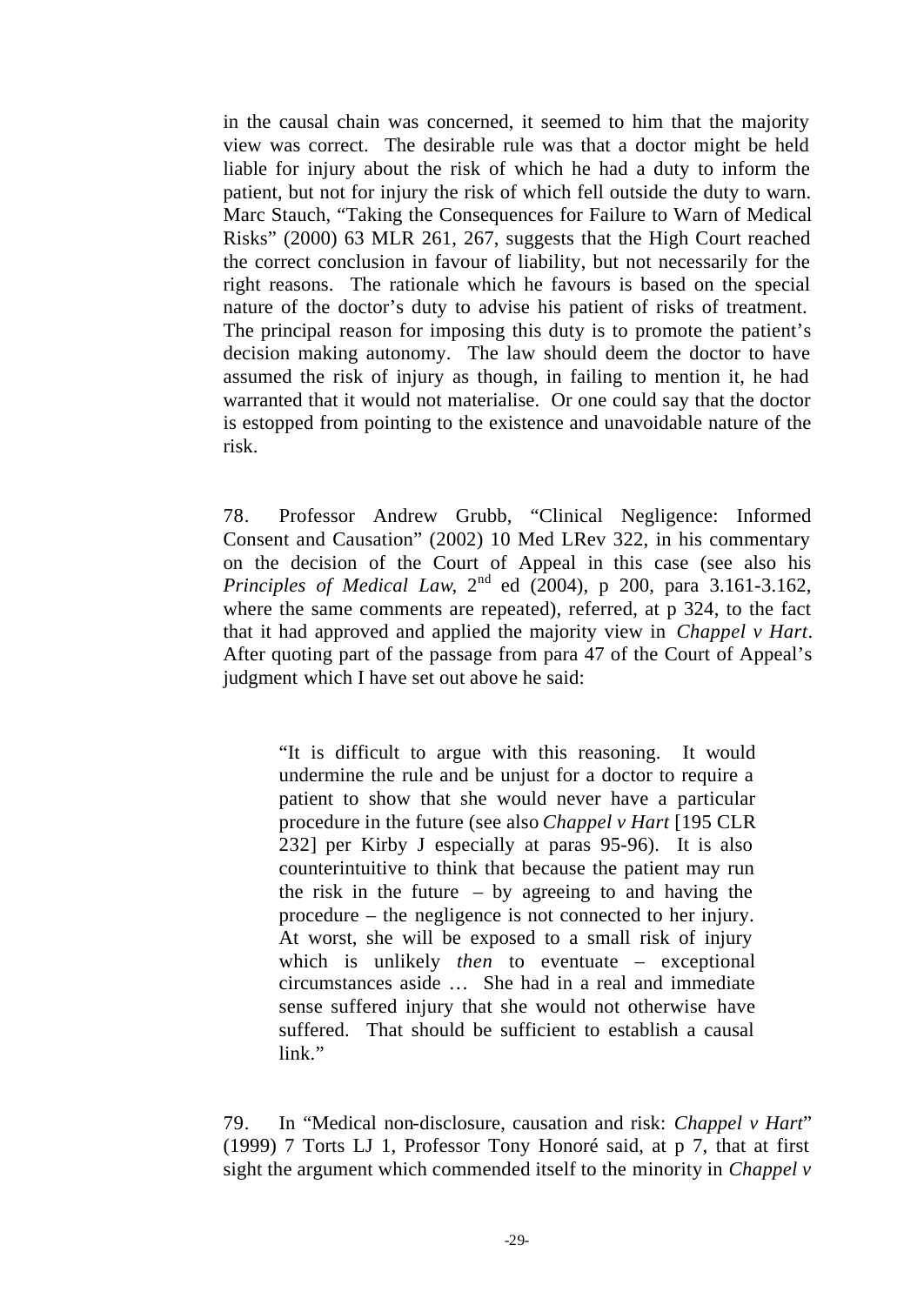*Hart* was cogent. Dr Chappel's advice related to a risk which Mrs Hart was bound, sooner or later, to run. On the assumption that the risk to her would have been the same whenever she had the operation (for reasons given earlier in this case note, he was proceeding on the assumption that the risk would have been exactly the same if she had been operated on by a surgeon more experienced in that type of operation than Dr Chappel), Dr Chappel neither exposed her to a risk that she need never run nor increased the risk she was bound to run in any case. So his failure to warn was not, on that assumption, a cause of the injury that she suffered.

80. But he was not content to leave the matter there. At p 8 he asked himself these questions:

"Does it follow that Mrs Hart should not recover? Or is this a case where courts are entitled to see to it that justice is done despite the absence of causal connection?

His answer was that the latter proposition was the right one, for the following reason:

"The duty of a surgeon to warn of the dangers inherent in an operation is intended to help minimise the risk to the patient. But it is also intended to enable the patient to make an informed choice whether to undergo the treatment recommended and, if so, at whose hands and when. Dr Chappel violated Mrs Hart's right to choose for herself, even if he did not increase the risk to her…All the High Court has therefore done is to give legal sanction to an underlying moral responsibility for causing injury of the very sort against the risk of which the defendant should have warned her."

In his concluding remarks on the case he explained that, while he believed that the courts have power in certain cases to override causal considerations in order to vindicate a plaintiff's rights, this right must be exercised with great caution. He saw *Chappel v Hart* as an illustration of one of the types of case that he had in mind, where a plaintiff is entitled to recover from a defendant who has without negligence caused the sort of injury the risk of which the defendant should have warned the plaintiff. These, he said, were very unusual types of case in which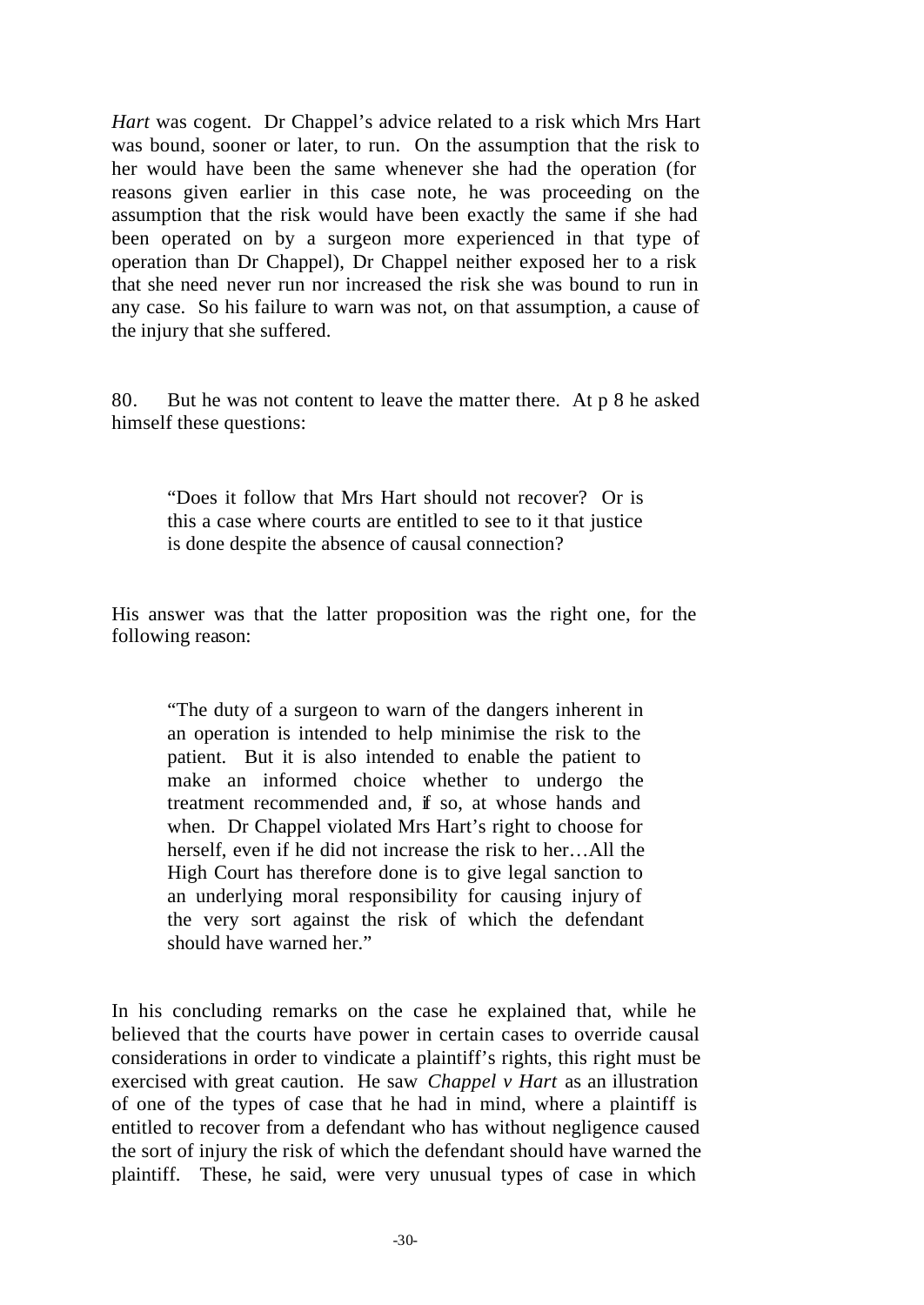causal principles have to be overridden so that a defendant bears the risk of harm that the defendant did not cause.

## *The answer to the problem of causation in this case*

81. I would accept that a solution to this problem which is in Miss Chester's favour cannot be based on conventional causation principles. The "but for" test is easily satisfied, as the trial judge held that she would not have had the operation on 21 November 1994 if the warning had been given. But the risk of which she should have been warned was not created by the failure to warn. It was already there, as an inevitable risk of the operative procedure itself however skilfully and carefully it was carried out. The risk was not increased, nor were the chances of avoiding it lessened, by what Mr Afshar failed to say about it. As Professor Honoré in his note "Medical non-disclosure, causation and risk: *Chappel v Hart"* (1999) 7 Torts LJ 1, 4 has pointed out, to expose someone to a risk to which that person is exposed anyhow is not to cause anything.

82. Nor does it seem to me that an appeal to common sense alone will provide a satisfactory answer to the problem. In *Stapley v Gypsum Mines Ltd* [1953] AC 663, 681 Lord Reid said that the question as to what caused an accident must be determined as a properly instructed and reasonable jury would decide it, by applying common sense to the facts of each particular case. The problem that had to be resolved in that case was whether the fault of the deceased's fellow workman, they both having disobeyed their foreman's instructions, was to be regarded as having contributed to the accident. Lord Reid's dictum was referred to by Mason CJ in *March v E & MH Stramare Pty Ltd*, 171 CLR 506, 515 in a passage which laid the basis for the approach to the issue of causation in Australia and was much referred to in *Chappel v Hart*.

83. An appeal to common sense when determining issues of causation is valuable in the right context. But out of its proper context, and without more, it may pull in two or more directions. This can be seen in *Chappel v Hart* where, following the guidance of Mason CJ in *March*, common sense was referred to and relied upon by justices on either side of the argument: Gaudron J at para 6; McHugh J, paras 23, 24; Kirby J, para 93; Hayne J, para 148. On its own common sense, and without more guidance, is no more reliable as a guide to the right answer in this case than an appeal to the views of the traveller on the London Underground. As I survey my fellow passengers on my twice weekly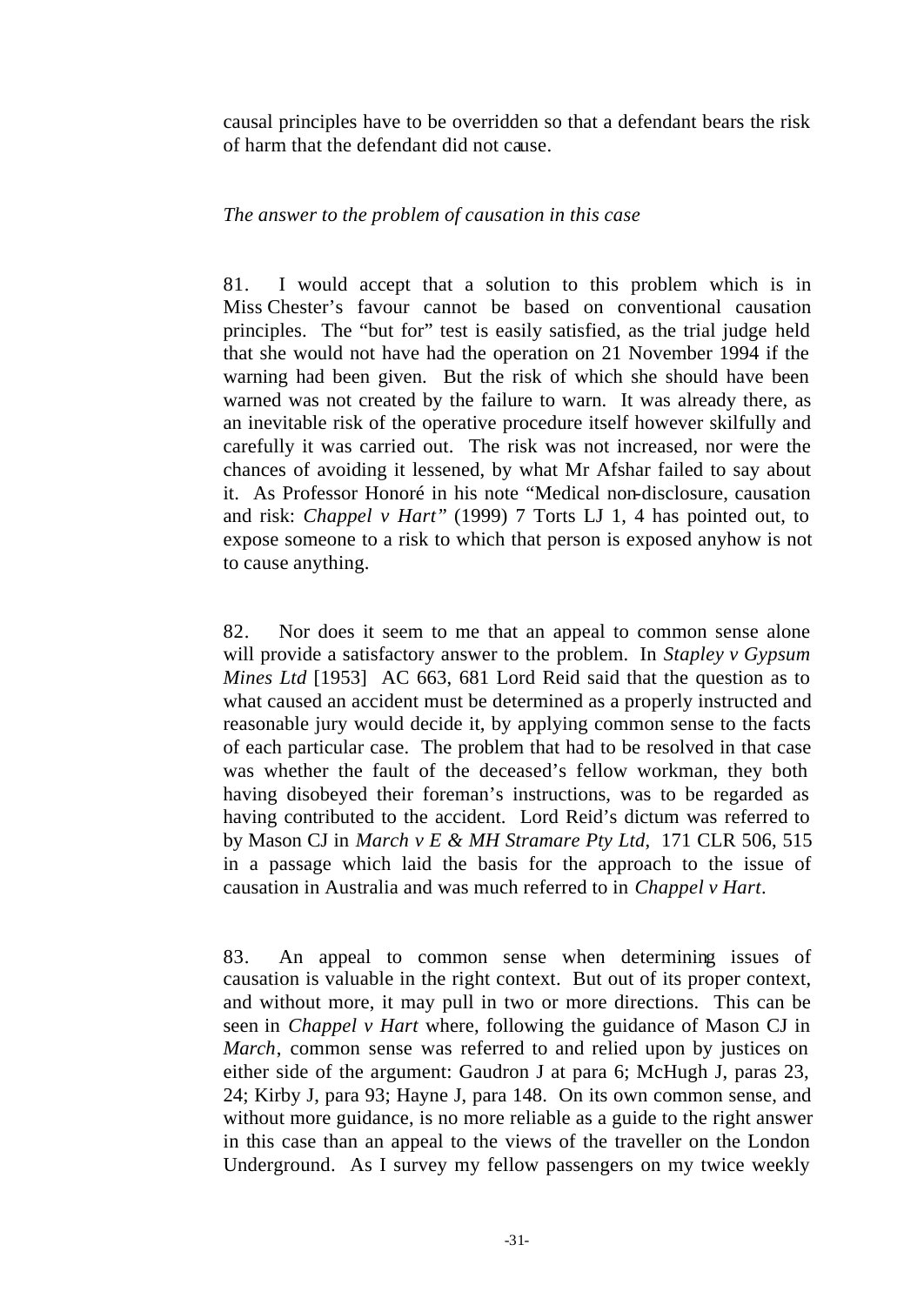journeys to and from Heathrow Airport on the Piccadilly Line – such a variety in age, race, nationality and languages  $-1$  find it increasingly hard to persuade myself that any one view on anything other than the most basic issues can be said to be typical of all of them.

84. As Lord Hoffmann sought to emphasise in *Environment Agency (formerly National Rivers Authority) v Empress Car Co (Abertillery) Ltd* [1999] 2 AC 22, 29F, common sense answers to questions of causation will differ according to the purpose for which the question is asked. He supported this proposition by examples. He then said, at p 31H, that before answering questions about causation it was first necessary to identify the scope of the relevant rule and that this is a question of law, not of common sense fact. But even with this guidance, with which I agree, I find myself back at the same answer. The relevant rule is the duty which the law has imposed on the doctor – the duty to warn. Did the doctor's breach of that duty cause the patient's injury? It would appear that this question can only be answered in the negative. He did nothing which increased the risk to the patient, or even altered it. It was a risk to which she was exposed anyway. It was the same risk, irrespective of when or at whose hands she had the operation.

85. But the issue of causation cannot be separated from issues about policy. As Hart and Honoré point out in the Preface to *Causation in the Law*,  $2^{nd}$  ed (1985), pp xxxiv -xxxv, questions about causation which lie beyond the simple issue as to whether the harm could have occurred in the absence of the wrongful conduct tend to be issues of legal policy in disguise. They are better answered by asking whether, all things considered, the defendant should be held liable for the harm which ensued, or, on another view, whether the harm was foreseeable as within the risk, or was within the scope of the rule violated by the defendant. I would prefer to approach the issue which has arisen here as raising an issue of legal policy which a judge must decide. It is whether, in the unusual circumstances of this case, justice requires the normal approach to causation to be modified.

86. I start with the proposition that the law which imposed the duty to warn on the doctor has at its heart the right of the patient to make an informed choice as to whether, and if so when and by whom, to be operated on. Patients may have, and are entitled to have, different views about these matters. All sorts of factors may be at work here – the patient's hopes and fears and personal circumstances, the nature of the condition that has to be treated and, above all, the patient's own views about whether the risk is worth running for the benefits that may come if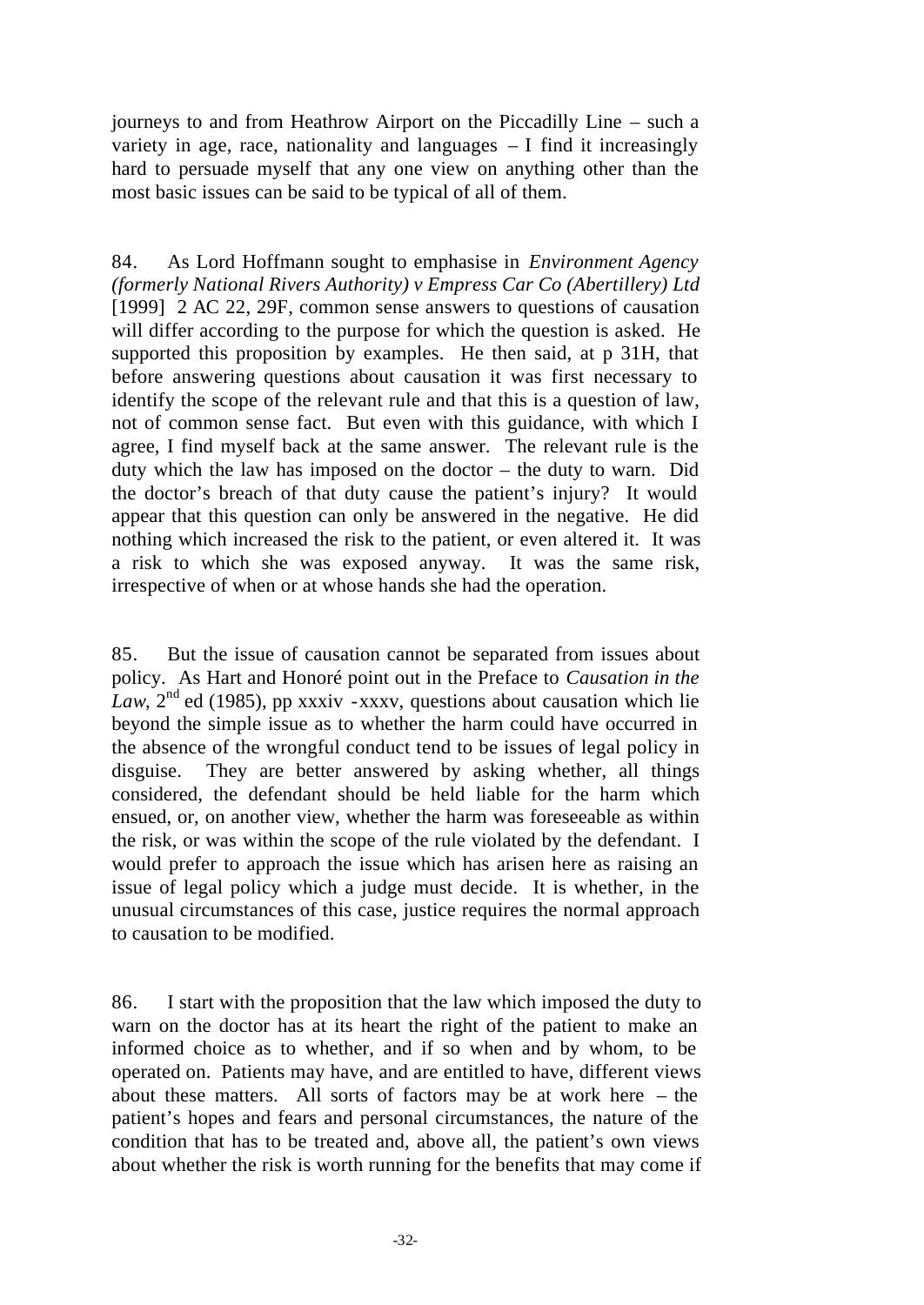the operation is carried out. For some the choice may be easy – simply to agree to or to decline the operation. But for many the choice will be a difficult one, requiring time to think, to take advice and to weigh up the alternatives. The duty is owed as much to the patient who, if warned, would find the decision difficult as to the patient who would find it simple and could give a clear answer to the doctor one way or the other immediately.

87. To leave the patient who would find the decision difficult without a remedy, as the normal approach to causation would indicate, would render the duty useless in the cases where it may be needed most. This would discriminate against those who cannot honestly say that they would have declined the operation once and for all if they had been warned. I would find that result unacceptable. The function of the law is to enable rights to be vindicated and to provide remedies when duties have been breached. Unless this is done the duty is a hollow one, stripped of all practical force and devoid of all content. It will have lost its ability to protect the patient and thus to fulfil the only purpose which brought it into existence. On policy grounds therefore I would hold that the test of causation is satisfied in this case. The injury was intimately involved with the duty to warn. The duty was owed by the doctor who performed the surgery that Miss Chester consented to. It was the product of the very risk that she should have been warned about when she gave her consent. So I would hold that it can be regarded as having been caused, in the legal sense, by the breach of that duty.

88. The reasoning of Kirby J in *Chappel v Hart*, 195 CLR 232, para 95, which I would respectfully endorse, supports this approach. I am encouraged too by the answer which Professor Honoré gave to the question which he posed for himself in his case note on that case at p 8: "is this a case where courts are entitled to see to it that justice is done despite the absence of causal connection?" I would hold that justice requires that Miss Chester be afforded the remedy which she seeks, as the injury which she suffered at the hands of Mr Afshar was within the scope of the very risk which he should have warned her about when he was obtaining her consent to the operation which resulted in that injury.

89. For these reasons, and those which have been given by my noble and learned friends Lord Steyn and Lord Walker of Gestingthorpe, I would dismiss the appeal.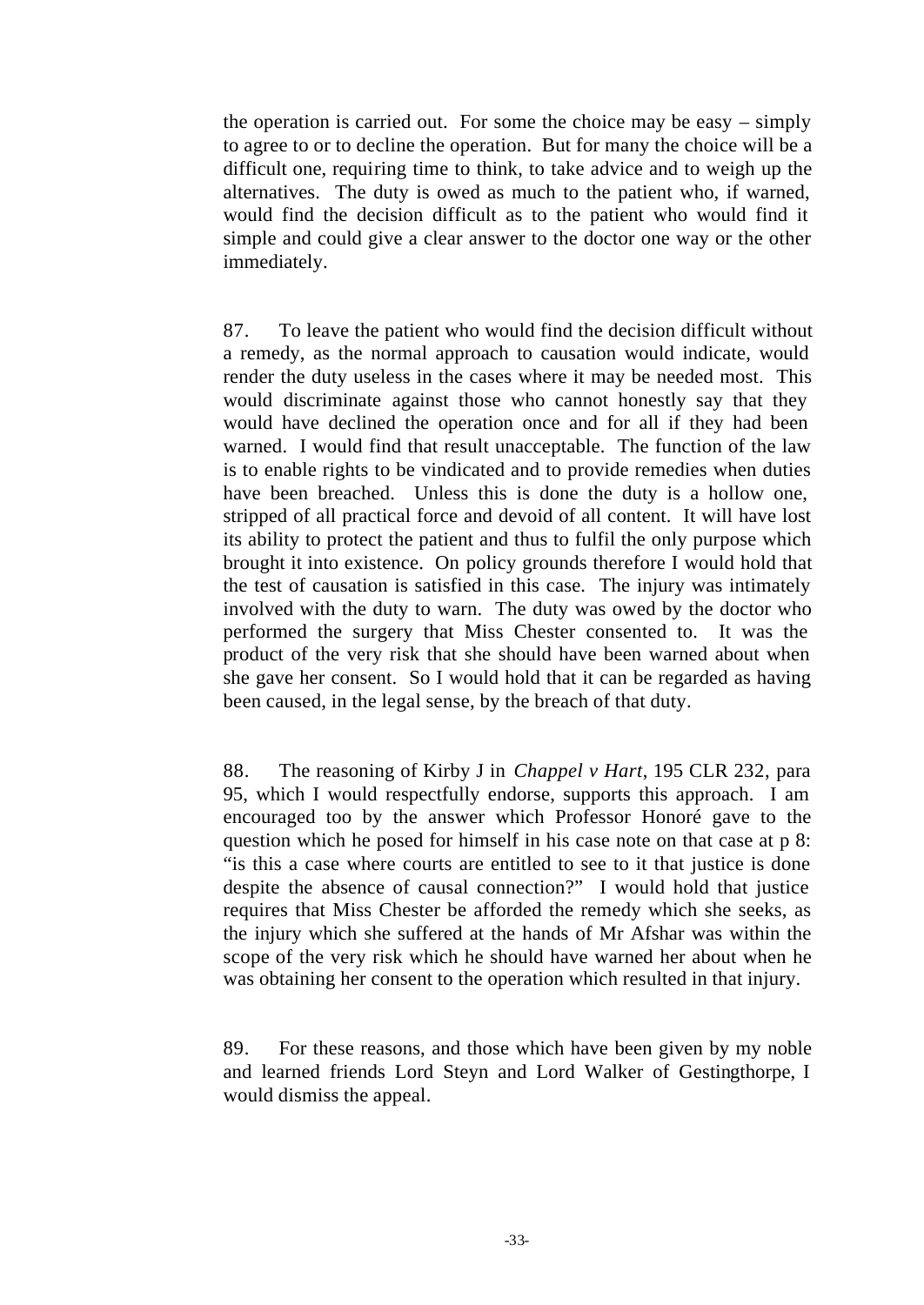## **LORD WALKER OF GESTINGTHORPE**

My Lords,

90. I have had the great advantage of reading in draft the opinions of my noble and learned friends Lord Steyn and Lord Hope of Craighead. I agree with them, and for the reasons which they give I would dismiss this appeal. But because of the general interest and difficulty of the issue of causation that arises in the appeal, and in view of the differences of opinion between your Lordships on that issue, I add some brief comments of my own.

91. In his opinion (para 51) Lord Hope rightly emphasises that the issue of causation cannot be properly addressed without a clear understanding of the scope of the defendant's duty: in this case, the surgeon's duty to warn his patient of the risk, small though it was, of nerve damage occurring during lumbar surgery. This is a point which your Lordships' House has noted in several recent decisions, including *Banque Bruxelles Lambert SA v Eagle Star Insurance Co Ltd* [1997] AC 191, 212-213; *Environment Agency (formerly National Rivers Authority) v Empress Car Co (Abertillery) Ltd* [1999] 2 AC 22, 29-32; *Kuwait Airways Corpn v Iraqi Airways Co (Nos 4 and 5)* [2002] 2 AC 883, 1091, 1106.

92. The surgeon's duty to advise his patient (and in particular, to warn of unavoidable risks of surgery) is a very important part of his professional duty. In *Sidaway v Board of Governors of the Bethlem Royal Hospital and the Maudsley Hospital* [1985] AC 871, 882, Lord Scarman described the patient's right to make his own decision as a basic human right. Lord Scarman was delivering a dissenting speech, but the whole House recognised this right (see Lord Diplock, at p 895, Lord Bridge of Harwich, at pp 897 and 900, and Lord Templeman, at p 904); and during the twenty years which have elapsed since *Sidaway* the importance of personal autonomy has been more and more widely recognised.

93. The surgeon's duty to advise and warn his patient is closely connected with the need for the patient's consent to submit, under anaesthesia, to invasive surgery which would (in the absence of consent) be an assault. The advice is the foundation of the consent. That is why it is so important. And for that reason I derive very little assistance from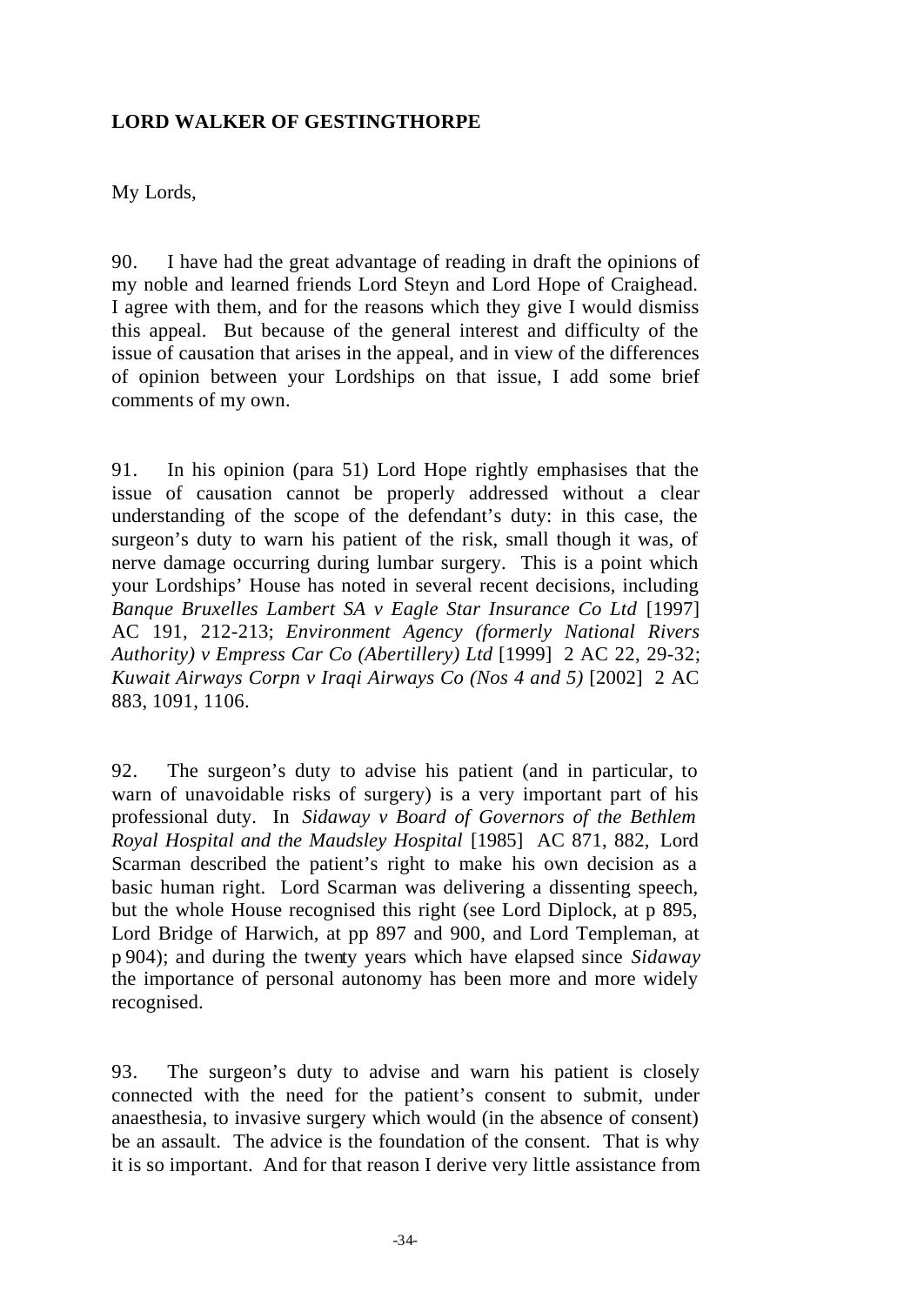analogies based on quite different facts (such as a landowner's duty to warn of the remote risk of a hiker being injured by a landslide or a falling tree). In this case the surgeon failed to warn of the risk of the very calamity which occurred in the course of the operation which he performed three days later. As Kirby J said in *Chappel v Hart* (1998) 195 CLR 232, 277, para 96,

"It is true to say that the inherent risks of injury from rare and random causes arise in every surgical procedure. A patient, duly warned about such risks, must accept them and their consequences. Mrs Hart was ready to accept any general risks of the operation of which she was warned. However, she declined to bear the risks about which she questioned the surgeon and received no adequate response. When those risks so quickly eventuated, commonsense suggests that something more than a mere coincidence or irrelevant cause has intervened. This impression is reinforced once it is accepted that Mrs Hart, if warned, would not have undergone the operation when she did".

94. If a patient in the position of Miss Chester or Mrs Hart had been injured by some wholly unforeseeable accident of anaesthesia (the scenario suggested by Gummow J in *Chappel v Hart* at para 66) or because the operating theatre was struck by lightning (Hayne J's more fanciful scenario at para 129) the injury could have been described as coincidental in the sense indicated by Mason CJ in *March v E & MH Stramare Pty Ltd* (1991) 171 CLR 506, 516,

"A factor which secures the presence of the plaintiff at the place where and at the time where he or she is injured is not causally connected with the injury, unless the risk of the accident occurring at that time was greater."

When a traveller was delayed through a railway company's fault and a lamp exploded in the hotel where she was compelled to spend the night (the well-known case of *Central of Georgia Railway v Price* (1898) 32 SE 77) that was simply an unfortunate coincidence. Similarly, if a taxidriver drives too fast and the cab is hit by a falling tree, injuring the passenger, it is sheer coincidence. The driver might equally well have avoided the tree by driving too fast, and the passenger might have been injured if the driver was observing the speed limit. But to my mind the present case does not fall into that category. Bare "but for" causation is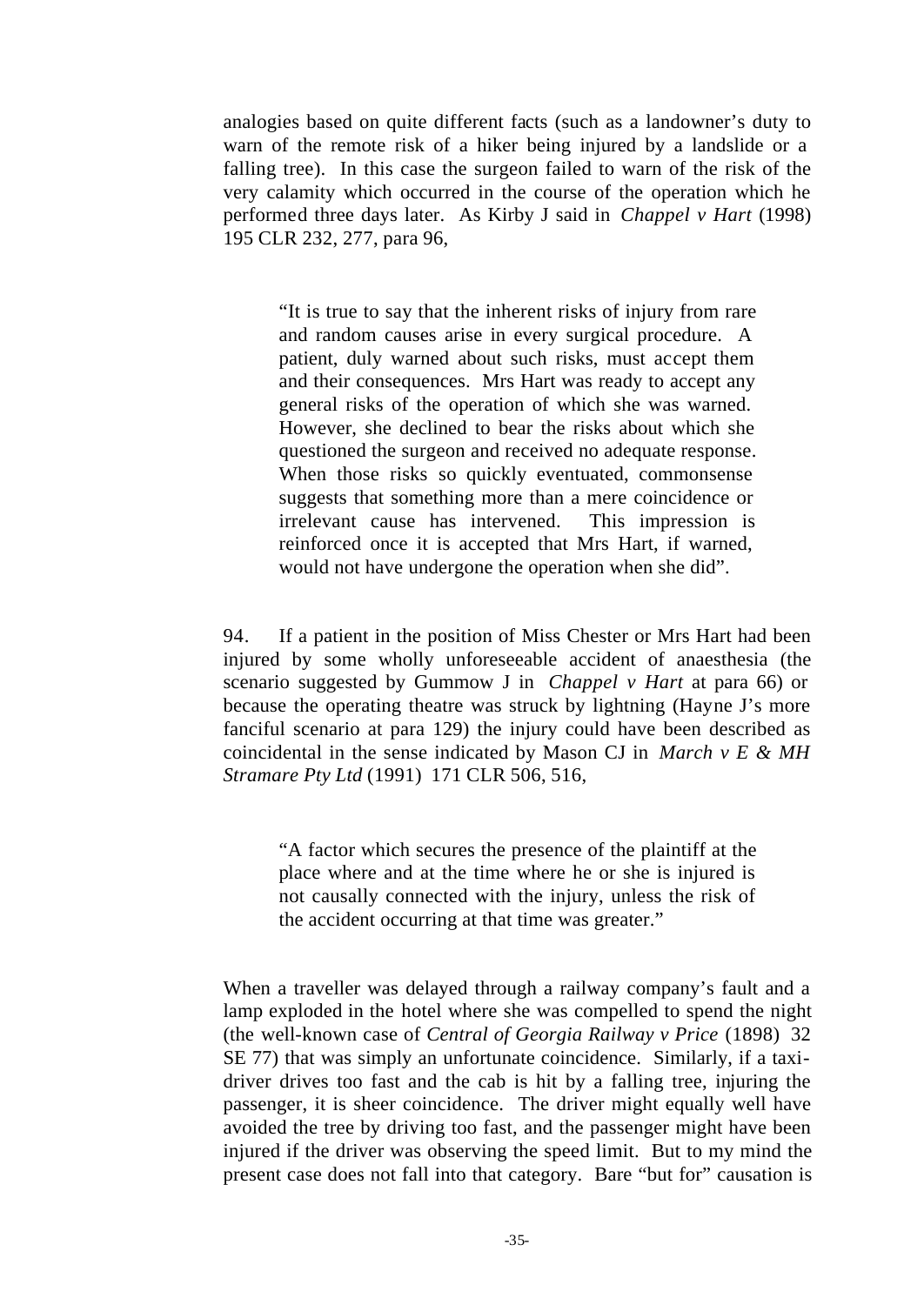powerfully reinforced by the fact that the misfortune which befell the claimant was the very misfortune which was the focus of the surgeon's duty to warn.

95. Against this must be set the cogent argument, lucidly developed by McHugh J in his minority judgment in *Chappel v Hart,* that the surgeon's failure to warn did not increase the patient's risk (para 27, footnotes omitted):

"Before the defendant will be held responsible for the plaintiff's injury, the plaintiff must prove that the defendant's conduct materially contributed to the plaintiff suffering that injury. In the absence of a statute or undertaking to the contrary, therefore, it would seem logical to hold a person causally liable for a wrongful act or omission only when it increases the risk of injury to another person. If a wrongful act or omission results in an increased risk of injury to the plaintiff and that risk eventuates, the defendant's conduct has materially contributed to the injury that the plaintiff suffers whether or not other factors also contributed to that injury occurring. If, however, the defendant's conduct does not increase the risk of injury to the plaintiff, the defendant cannot be said to have materially contributed to the injury suffered by the plaintiff. That being so, whether the claim is in contract or tort, the fact that the risk eventuated at a particular time or place by reason of the conduct of the defendant does not itself materially contribute to the plaintiff's injury unless the fact of that particular time or place increased the risk of the injury occurring".

That argument has even more force on the facts of this appeal, since in the Australian case Mrs Hart would have gone to another surgeon, the most experienced who could be found, whereas in this case no one has suggested that Mr Afshar was not a leading expert in this type of surgery.

96. The judge carefully considered what would have happened if Mr Afshar had given his patient an adequate warning at the consultation held three days before the operation. The judge made such findings of fact as he could (para 69) and summarised his limited findings (para 70):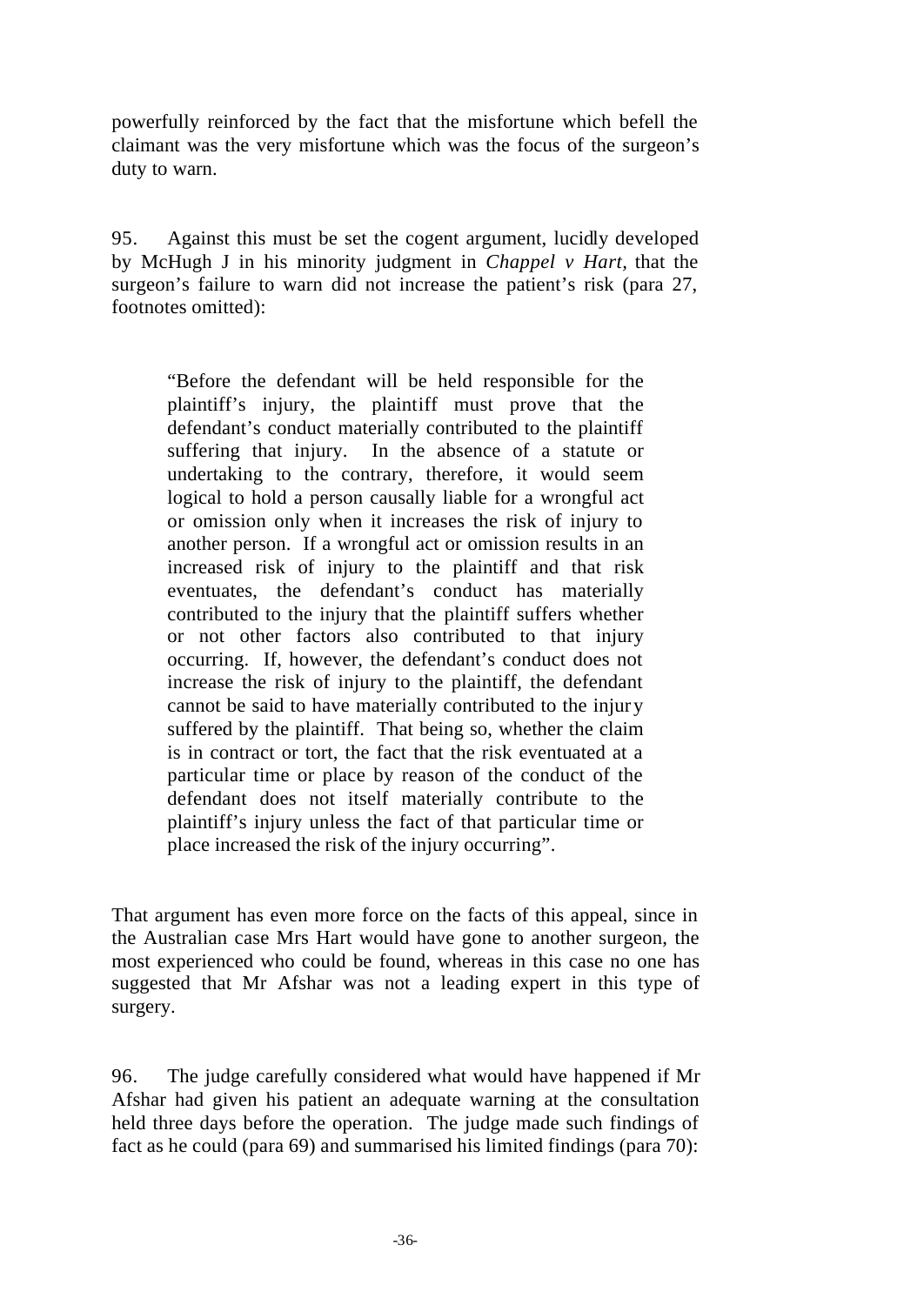"Accordingly—while it is impossible to say what the probable outcome would have been if the claimant had sought a further opinion or opinions—I think it improbable that any surgery she might eventually have agreed to undergo would have been *identical* in circumstances (including nature of surgery, procedure and surgeon) to the operation she actually underwent on 21 November 1994."

97. Was this enough to justify the judge in finding a sufficient causal link between the surgeon's omission to warn and the nerve damage which ensued? My noble and learned friend Lord Hoffmann would reject that view. He puts forward a vi vid analogy from roulette. But the 1 in 37 chance of a particular number coming up (assuming the roulette wheel to be properly made and operated) is a matter of simple and precise mathematical calculation. By contrast the chance of nerve damage occurring (without negligence) during lumbar surgery can be calculated only with hindsight, as a more or less accurate approximation, by compiling and analysing statistics as to the outcome of that type of surgery. The risk no doubt varies with the skill and experience of the surgeon, the severity of the patient's condition, and the precise type of surgery undertaken (for instance whether there is an operation on only one disc level, a point on which the judge made a detailed review of the expert evidence). There may be other less easily identifiable factors which also affect the risk.

98. I would not accept, on the strength of the roulette analogy, that these should be regarded as changing the scenario only in some irrelevant detail. Nor, I suspect, would anyone who was suffering the same pain and distress as Miss Chester was suffering, and who was faced with the same dilemma as she faced (a dilemma which would have been even more anxious if she had been told of the risk of nerve damage). In making a decision which may have a profound effect on her health and well-being a patient is entitled to information and advice about possible alternative or variant treatments.

99. I accept that (as Kirby J said in *Chappel v Hart* at para 94) a surgeon should not be penalised for chance alone. It would be irrational superstition to suppose that Mr Afshar, who had performed hundreds of similar operations without mishap, was somehow fated to meet with cauda equina syndrome, ("the terror of neurosurgery" as one of the experts put it) during the operation which he performed on Miss Chester on 21 November 1994; and that a postponement of the operation by a